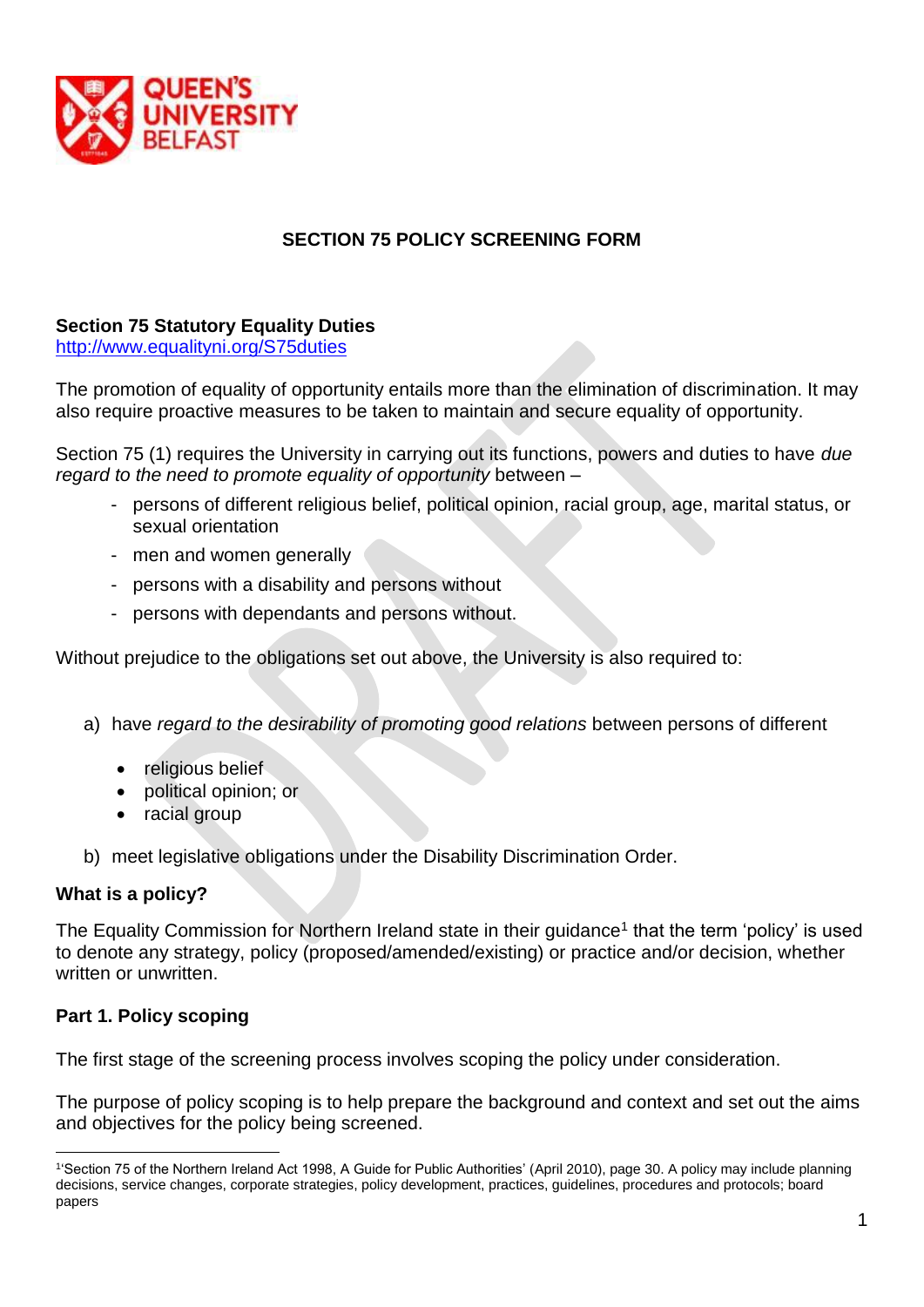At this stage, scoping the policy will help identify potential constraints as well as opportunities and will help the policy maker work through the screening process on a step by step basis.

It should be remembered that the Section 75 statutory duties apply to internal policies (relating to people who work for the University), as well as external policies (relating to those who are, or could be, served by the University).

# **A. Information about the policy**

#### **Name of the policy to be screened and description**

Queen's University Belfast's Equality and Diversity Policy (2008*)*

## **Is this an existing, revised or a new policy? (please append policy to the screening form)**

Existing policy

## **What is it trying to achieve? (intended aims/outcomes)**

The policy is a statement of the University's commitment to provide equality to all irrespective of gender (including gender reassignment); marital or civil partnership status; having or not having dependants; religious belief or political opinion; race (including colour, nationality, ethnic or national origins, including Irish Travellers); disability; sexual orientation and age.

#### **Are there any Section 75 categories which might be expected to benefit from the policy? If so, explain how.**

All section 75 categories might be expected to benefit from the policy.

The policy applies to students, applicants for employment, employees and all those who work for the University (including Senate and its core committees), as well as external examiners, consultants, contractors, subcontractors and all student applicants and potential applicants.

## **Who initiated or wrote the policy?**

Personnel Department, QUB

## **Directorate responsible for devising and delivering the policy**

This is an institutional policy.

Senate has ultimate responsibility for the effective implementation of this policy.

The practical application of the policy resets with senior managers, including the President and Vice-Chancellor, the Registrar and Chief Operating Officer, the Pro-Vice Chancellors, Heads of School and Directors.

While Senior Managers and Student Sabbatical officers have a particular responsibility for ensuring compliance, all members of the University, including students and staff, must abide by it.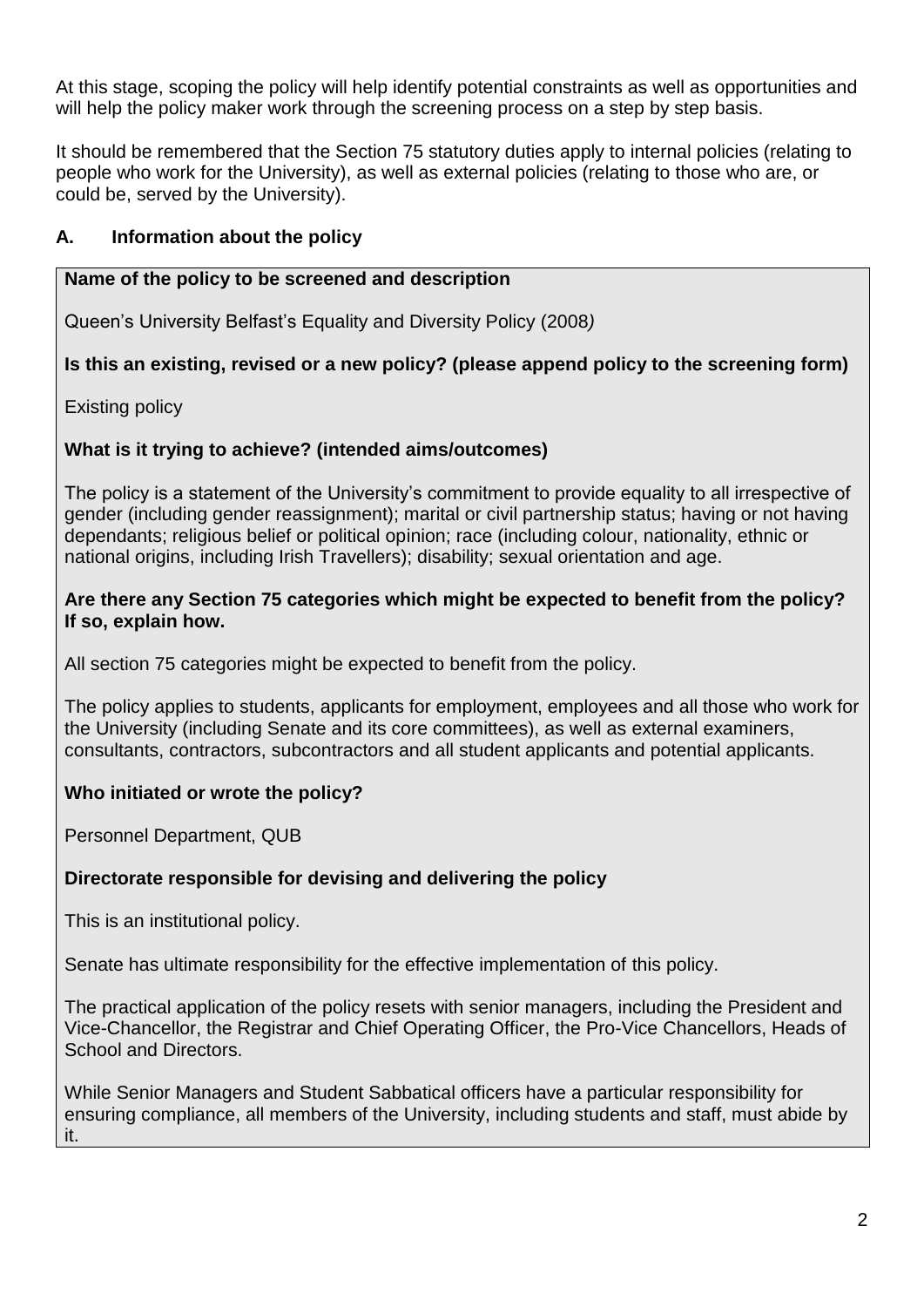**Background to the Policy to be screened.**

**Include details of any pre-consultations/consultations which have been conducted and/or whether the policy has previously been tabled at the University's Operating Board or the Standing Committee of the Senate.** 

The University's Equality and Diversity Policy was implemented in 2008 following approval by Senate, having been equality screened and approved by the University's Operating Board and Standing Committee of Senate earlier that year. The policy was originally "screened out" i.e. no Equality Impact Assessment ("EQIA") was required at the time.

In 2017, the University consulted widely on its revised 5 year Equality Scheme and Action Plan. As part of that consultation process, the draft Equality Scheme and Action Plan was shared with 162 internal and external consultees, including internal and external service users, voluntary groups and organisations, Trade Unions and the Equality Commission for Northern Ireland.

All feedback was reviewed and considered and the University's new Equality Scheme and Action Plan was approved by Senate in June 2018. A copy of the University's Equality Scheme and Action Plan (2018-2023) can be accessed at [www.qub.ac.uk/hr](http://www.qub.ac.uk/hr)

The Equality Scheme Action Plan contains 37 actions to be delivered and/or implemented over the next 5 year period. One of these 37 actions states that: "*The University Position vis-à-vis language and signage should be considered within the context of the overall institutional Equality and Diversity Policy (2008). A Working group will be established to take forward the screening/reviewing of the Institutional Equality and Diversity Policy, to include consideration of the University's approach to linguistic diversity."*

With reference to this specific action, University Executive Board (UEB) approved the establishment of an Equality and Diversity Policy Working Group in October 2018 to oversee the equality screening exercise which was undertaken by the University's Diversity & Inclusion Unit between November 2018 and February 2019. The Working Group is made up of staff and student representatives. As part of this process, informal contact was made and maintained with a range of other internal and external stakeholders, including Trade Union representatives and the Equality Commission for Northern Ireland, before the commencement of more formal consultation.

## **B. Implementation factors**

**Are there any factors which could contribute to/detract from the intended aim/outcome of the policy?**

**If yes, are they:**



**Financial?**

**Legislative?**



X

**Other? (please specify)**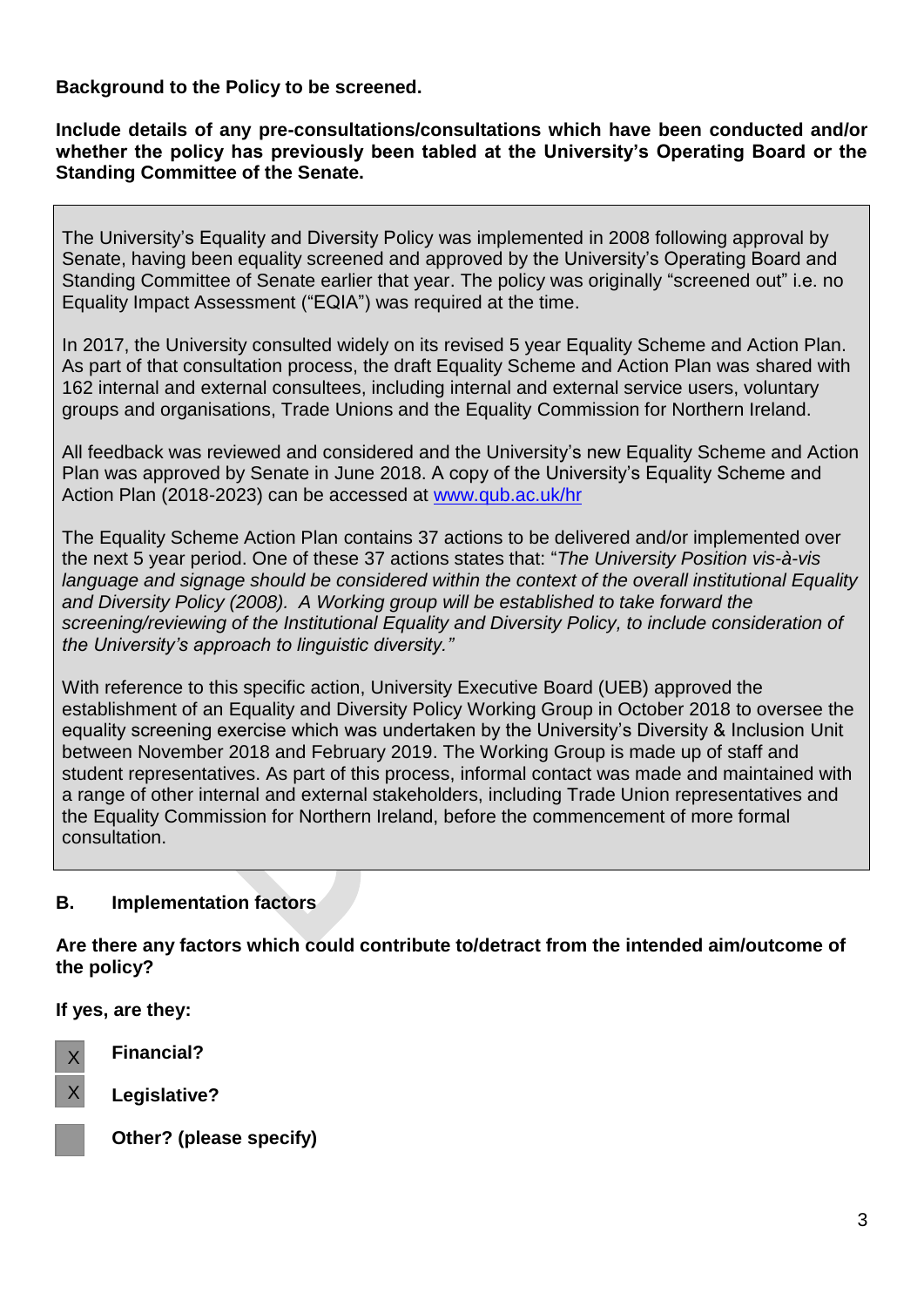## **C. Main stakeholders affected**

**Who are the internal and external stakeholders (actual or potential) that the policy will impact upon?**



*The policy applies to students, applicants for employment, employees and all those who*  work for the University (including Senate and its core committees), as well as external *examiners, consultants, contractors, subcontractors and all student applicants and potential applicants.*

#### **D. Other policies with a bearing on this policy**

## **What are they? (please list)**

- QUB Corporate Plan 2016-2021
- QUB People and Culture Strategy 2018-2021
- QUB Equality Scheme (2018-2023) and Action Plan
- QUB Disability Action Plan
- QUB Transgender Equality Policy
- QUB Bullying and Harassment Complaints Procedure 2013
- QUB Work-life Balance Policies

## **Who owns them?**

- QUB Corporate Plan 2016-2021 (Institutional)
- QUB People and Culture Strategy 2018-2021 (People & Culture Directorate)
- QUB Equality Scheme (2018-2023) and Action Plan (Institutional)
- QUB Disability Action Plan (Institutional)
- QUB Transgender Equality Policy (People and Culture Directorate)
- QUB Bullying and Harassment Complaints Procedure 2013 (People & Culture Directorate)
- QUB Work-life Balance policies (People and Culture Directorate)

#### **E. Available evidence**

**What evidence/information (both qualitative and quantitative) have you gathered to inform this policy? Specify details for each of the Section 75 categories.**

**This means any data or information you currently hold in relation to the policy or have gathered during policy development. Evidence to inform the screening process may take**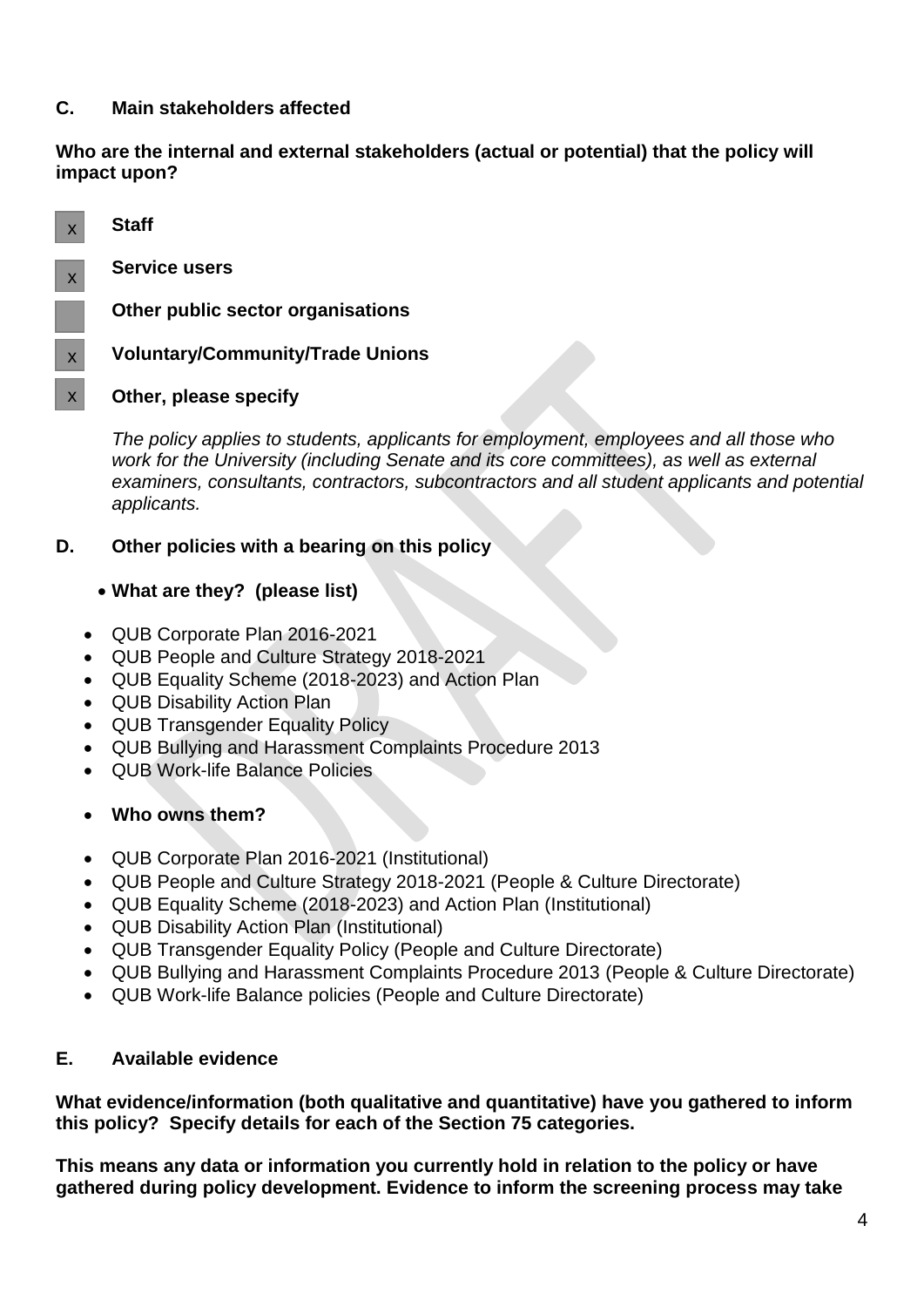#### **many forms and should help you to decide who the policy might affect the most. It will also help ensure that your screening decision is informed by relevant data.**

Underlined sources of data are hyperlinked

| <b>Section 75</b><br>category | <b>Details of evidence/information</b>                                                                                                          |                   |               |  |
|-------------------------------|-------------------------------------------------------------------------------------------------------------------------------------------------|-------------------|---------------|--|
| <b>Religious</b>              | Our staff profile                                                                                                                               |                   |               |  |
| belief                        | Under Fair Employment legislation, the University has a statutory duty to monitor<br>the religious composition of the workforce and applicants. |                   |               |  |
|                               | We have reviewed our latest Fair Employment figures from February 2017 to<br>February 2018 which are available here.                            |                   |               |  |
|                               | These statistics reflect our Workforce Composition by NI Community Background<br>as at November 2018.                                           |                   |               |  |
|                               |                                                                                                                                                 |                   |               |  |
|                               | <b>Row Labels</b>                                                                                                                               | Count of Per No % |               |  |
|                               |                                                                                                                                                 |                   |               |  |
|                               | <b>Roman Catholic</b>                                                                                                                           |                   | 1647 39.9%    |  |
|                               |                                                                                                                                                 |                   |               |  |
|                               | Protestant                                                                                                                                      |                   | 1465 35.5%    |  |
|                               |                                                                                                                                                 |                   |               |  |
|                               | <b>Non Determined</b>                                                                                                                           |                   | 948 23.0%     |  |
|                               |                                                                                                                                                 |                   |               |  |
|                               | Not Known                                                                                                                                       | 66                | 1.6%          |  |
|                               |                                                                                                                                                 |                   | 100.0         |  |
|                               | <b>Grand Total</b>                                                                                                                              | 4126              | $\frac{0}{0}$ |  |
|                               | We have reviewed our Employment Applicant Profile:                                                                                              |                   |               |  |
|                               | Non Determined                                                                                                                                  | 5383              |               |  |
|                               | <b>Roman Catholic</b><br>Protestant                                                                                                             | 3489<br>2540      |               |  |
|                               | <b>Grand Total</b>                                                                                                                              | 11412             |               |  |
|                               |                                                                                                                                                 |                   |               |  |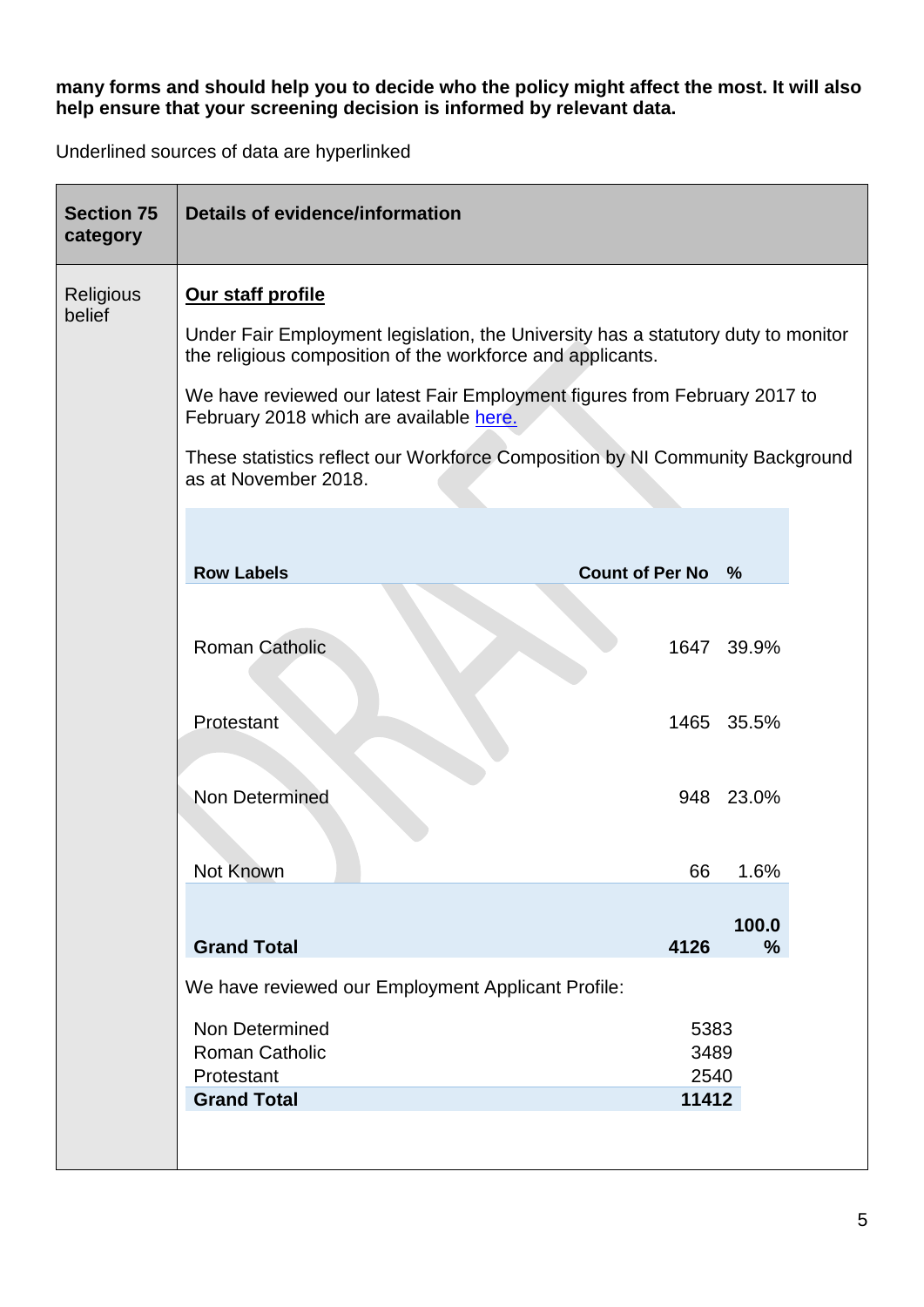|--|

We reviewed our Student HESA data 2017-2018 which shows that

- 60% of NI, full time first degree entrants identified as Roman Catholic and
- 40% identified as Protestant or other Christian denominations.

# **External source data**

We reviewed [Census data from 2011](https://www.nisra.gov.uk/sites/nisra.gov.uk/files/publications/2011-census-results-key-statistics-statistics-bulletin-11-december-2012.pdf) (Northern Ireland Statistical Research Agency, NISRA) which showed that:

- 45% of the population in Northern Ireland were either Catholic or brought up as Catholic;
- 48% belonged to or were brought up in the Protestant, other Christian or Christian related denominations;
- 0.9% belonged to or had been brought up in other Religions and Philosophies; and
- 5.6% neither belonged to, nor had been brought up in a religion.

We reviewed the Equality Commission for NI's Key Inequalities in Employment [Statement](https://www.equalityni.org/ECNI/media/ECNI/Publications/Delivering%20Equality/Employment-KeyInequalitiesStatement.pdf) (May 2018) which highlighted that prejudicial attitudes both within and outside the workplace are experienced by those of different religious beliefs.

We reviewed the Equality Commission for NI's Key Inequalities in Education [Statement](https://www.equalityni.org/ECNI/media/ECNI/Publications/Delivering%20Equality/EducationKeyInequalities-FinalStatement.pdf) (October 2017).

We reviewed the [Labour Force Survey 2017](https://www.executiveoffice-ni.gov.uk/sites/default/files/publications/execoffice/lfs-religion-report-2017.pdf) which reported that for both religions, the proportion of full-time students has remained relatively consistent for Protestants, with more fluctuation amongst Catholics: in 1990, 5% of Protestants and 7% of Catholics aged 16 and over were full-time students; in 2017, the corresponding proportions were 5% and 9%, respectively.

We gathered and reviewed information relating directly to the wide range of activities carried out on our campus to promote equality and good relations.

Under Article 55 of the Fair Employment and Treatment Order (NI) 1998, (for more information click [here\)](http://www.qub.ac.uk/directorates/HumanResources/DiversityandInclusionUnit/WhatWeDo/EqualityReporting/Article55Review/) the University is required to review its employment composition and practices and determine whether or not it is affording fair participation in employment to members of the Protestant and Roman Catholic communities.

We revisited our **Article 55 Review** (2012-2016) which states that overall, our workforce continues to be representative of the economically active population in Northern Ireland in relation to community background. The review highlighted that there are very slightly lower numbers of Protestant men in employment categories, SOC1, SOC3, SOC4, and SOC6 - when compared to the relevant census data so we are undertaking a number of initiatives to address this including:

- [Behind the Scenes at Queen's](https://www.qub.ac.uk/directorates/HumanResources/DiversityandInclusionUnit/LatestNews/Outreacheventdesignedtoencourageapplicationsforjobsfromunder-representedgroups.html)
- **[Social Charter](http://www.qub.ac.uk/home/Filestore/Filetoupload,781437,en.pdf) activites.**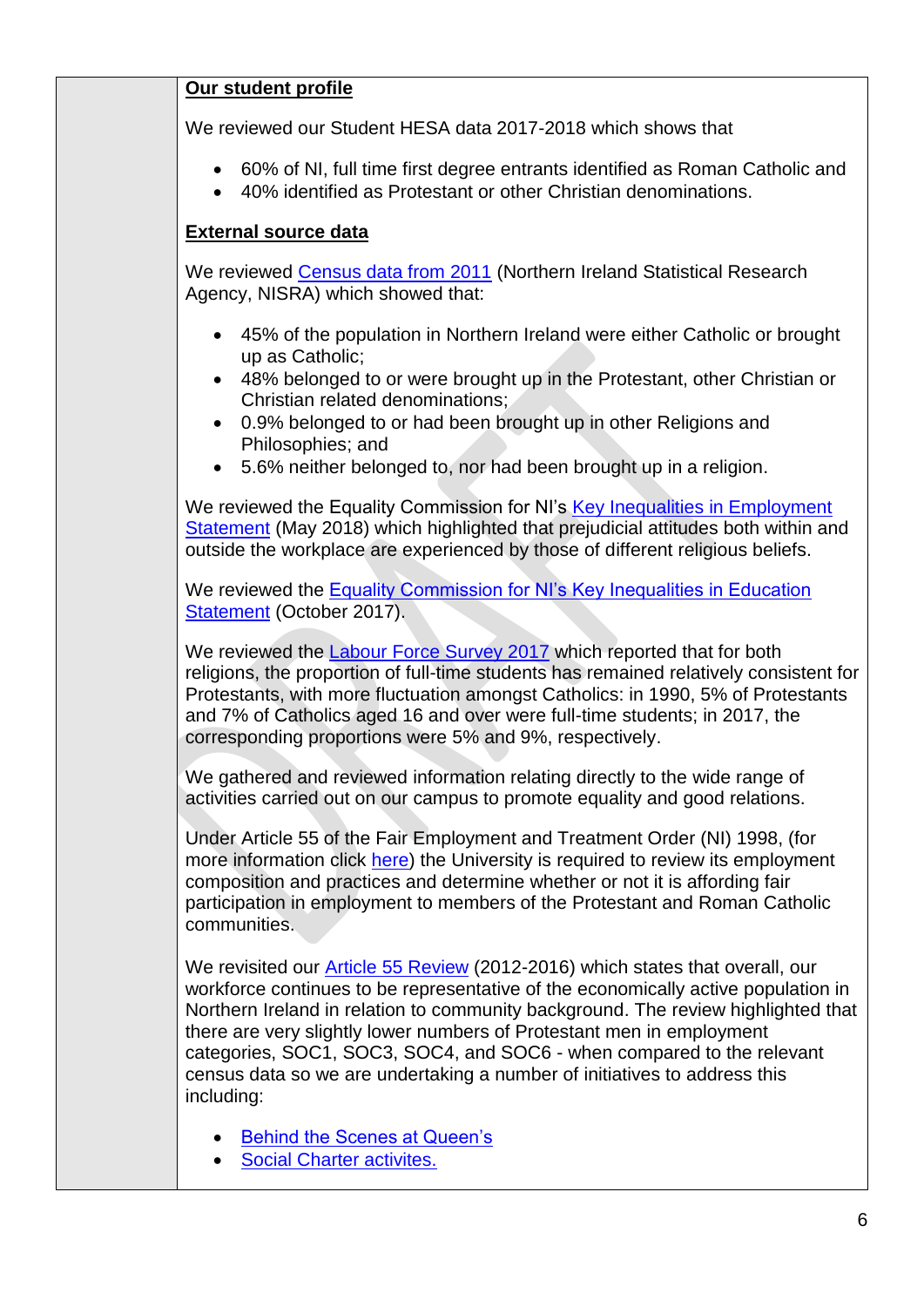|                      | We will continue to address under-representation by developing further activity for<br>2019 and will continue to monitor through our annual <b>Fair Employment Returns</b><br>and Section 75 Annual Progress Report which is formally submitted to the<br>Equality Commission for Northern Ireland.                                                                                                                                                                                                                                                                                                                                                     |                                                                                    |                                                                   |
|----------------------|---------------------------------------------------------------------------------------------------------------------------------------------------------------------------------------------------------------------------------------------------------------------------------------------------------------------------------------------------------------------------------------------------------------------------------------------------------------------------------------------------------------------------------------------------------------------------------------------------------------------------------------------------------|------------------------------------------------------------------------------------|-------------------------------------------------------------------|
| Political<br>opinion | We do not collect data in relation to staff/students' political opinion(s).<br>We do not make assumptions on staff/students' political opinion(s) based on<br>staff/student community background.<br>We gathered and reviewed information relating directly to the wide range of<br>activities carried out on our campus to promote equality and good relations in<br>respect of peoples' political opinion(s).<br>In the last 12 months, the University has either delivered or promoted 30 outreach<br>and engagement events, lectures and/or visits with a political theme – some of<br>which are reported in our Section 75 Annual Progress Report. |                                                                                    |                                                                   |
| Racial<br>group      | We reviewed Workforce Composition Data relating directly to the race, ethnicity<br>and nationalities of our staff.<br>That data is presented below with key findings being:<br>47.9% of our staff identify as White-British;<br>30.3% identify as White-Irish; and<br>6.9% identify as White-Other European.<br>69.2% of our staff identify as UK nationality;<br>13.9% as Republic of Ireland nationality;<br>8.2% as EU Nationals;<br>7.6% as International.<br>$\bullet$<br>35.8% of our staff identify as British (not Channel Islands or IOM)<br>30.3% identify as Northern Irish<br>13.9% identify as Irish.<br><b>Ethnic Origin</b>              |                                                                                    |                                                                   |
|                      | <b>Row Labels</b><br><b>Grand Total</b><br>White - British<br>White - Irish<br>White - Other European<br>Other White Background<br>(blank)<br>Chinese                                                                                                                                                                                                                                                                                                                                                                                                                                                                                                   | <b>Count of Per</b><br><b>No</b><br>4126<br>1978<br>1252<br>284<br>160<br>91<br>81 | %<br>100.0<br>%<br>47.9%<br>30.3%<br>6.9%<br>3.9%<br>2.2%<br>2.0% |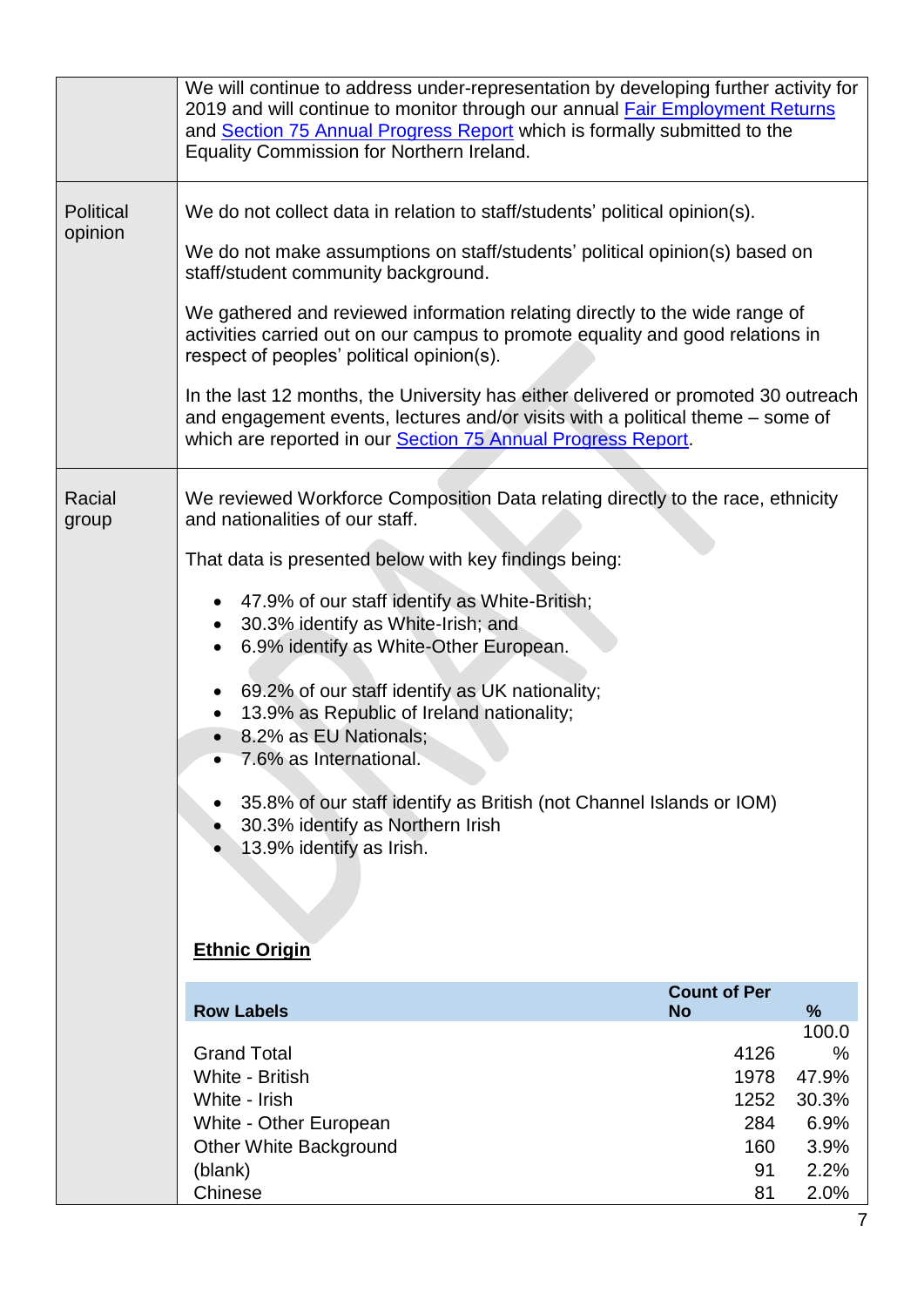| Asian or Asian British - Indian           | 57                | $1.4\%$ |
|-------------------------------------------|-------------------|---------|
| Other Asian background                    | 53                | 1.3%    |
| Prefer not to say                         | 32                | 0.8%    |
| Not Known                                 | 29                | 0.7%    |
| Other Mixed background                    | 29                | 0.7%    |
| Information refused                       | 27                | 0.7%    |
| <b>Black or Black British - African</b>   | 16                | 0.4%    |
| Asian or Asian British - Pakistani        | $12 \overline{ }$ | 0.3%    |
| Other Ethnic background                   | 11                | 0.3%    |
| Other Black background                    | 6                 | 0.1%    |
| Asian or Asian British - Bangladeshi      | 2                 | $0.0\%$ |
| <b>Black or Black British - Caribbean</b> | $\overline{2}$    | 0.0%    |
| Bangladeshi                               | 1                 | 0.0%    |
| <b>Irish Traveller</b>                    | 1                 | 0.0%    |
| White and Asian                           | 1                 | 0.0%    |
| White and Black Caribbean                 |                   | 0.0%    |
| <b>Broad Nationality</b>                  |                   |         |

# **Broad Nationality**

| <b>Row Labels</b>                                                          | <b>Count of Per</b><br><b>No</b>        | %                                                       |
|----------------------------------------------------------------------------|-----------------------------------------|---------------------------------------------------------|
| <b>Grand Total</b><br>UK<br><b>ROI</b><br>EU<br>International<br>Not Known | 4126<br>2857<br>574<br>340<br>314<br>41 | 100.0<br>$\%$<br>69.2%<br>13.9%<br>8.2%<br>7.6%<br>1.0% |

# **Nationality**

|                                      | <b>Count of Per</b> |       |
|--------------------------------------|---------------------|-------|
| <b>Row Labels</b>                    | <b>No</b>           | %     |
|                                      |                     | 100.0 |
| <b>Grand Total</b>                   | 4126                | $\%$  |
| British (not Channel Islands or IOM) | 1478                | 35.8% |
| Northern Ireland                     | 1251                | 30.3% |
| <b>Irish Republic</b>                | 574                 | 13.9% |
| England                              | 84                  | 2.0%  |
| Chinese/Tibetan                      | 59                  | 1.4%  |
| Italian                              | 55                  | 1.3%  |
| Spanish                              | 50                  | 1.2%  |
| Indian                               | 47                  | 1.1%  |
| American                             | 45                  | 1.1%  |
| German                               | 42                  | 1.0%  |
| Scotland                             | 39                  | 0.9%  |
| Polish                               | 34                  | 0.8%  |
| Greek                                | 33                  | 0.8%  |
| French                               | 32                  | 0.8%  |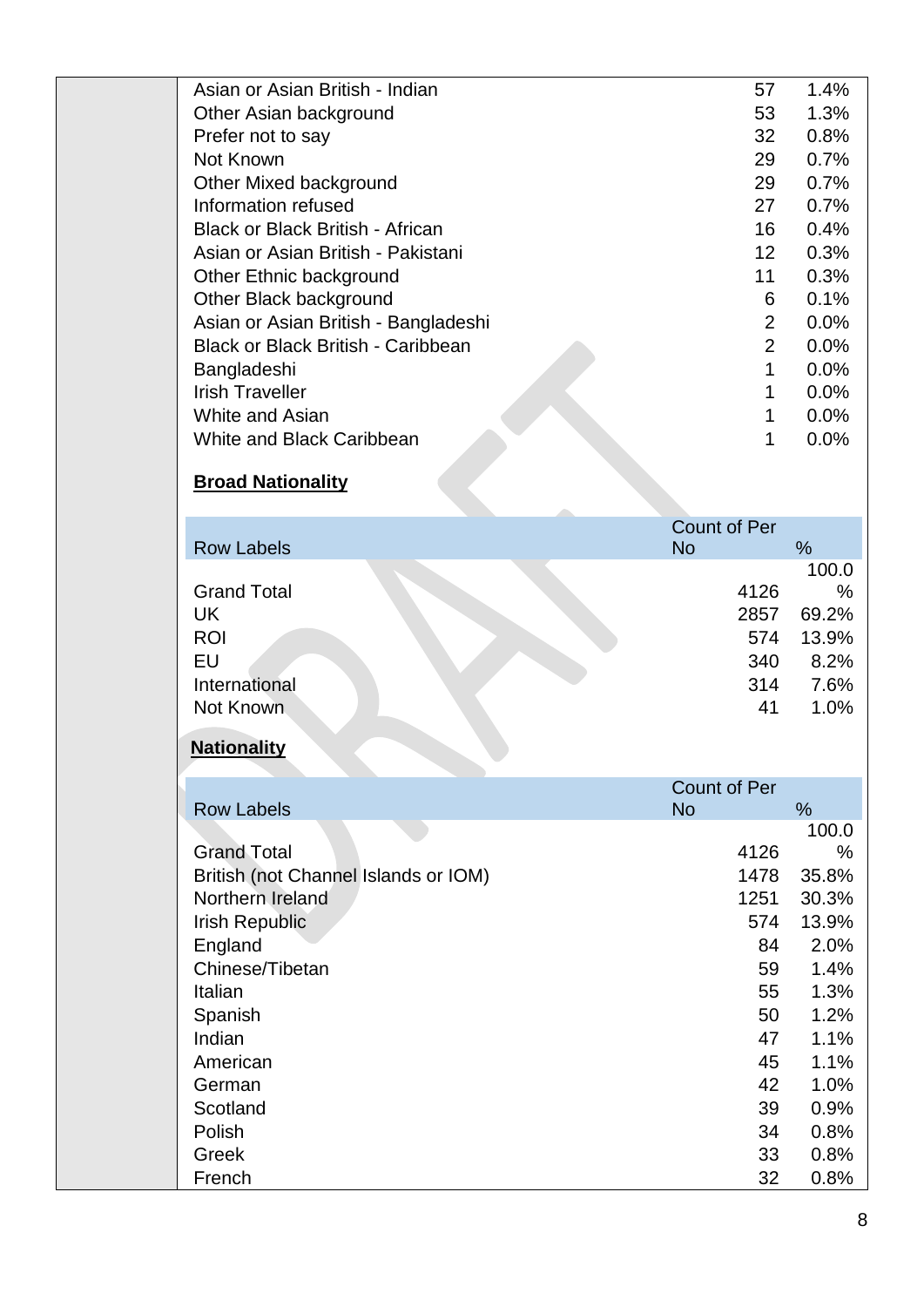| Not Known               | 29                       | 0.7% |
|-------------------------|--------------------------|------|
| Portuguese              | 23                       | 0.6% |
| Canadian                | 15                       | 0.4% |
| <b>Dutch</b>            | 14                       | 0.3% |
| Pakistani               | 14                       | 0.3% |
| (blank)                 | 12                       | 0.3% |
| Russian                 | 11                       | 0.3% |
| Hungarian               | 10                       | 0.2% |
| Iranian                 | 10                       | 0.2% |
| Vietnamese              | 10                       | 0.2% |
| Australian              | 9                        | 0.2% |
| Nigeria                 | 9                        | 0.2% |
| Austrian                | $\overline{7}$           | 0.2% |
| <b>Brazil</b>           | $\overline{7}$           | 0.2% |
| Swedish                 | $\overline{7}$           | 0.2% |
| Romanian                | 6                        | 0.1% |
| Mexican                 | 5                        | 0.1% |
| South Korean            | 5                        | 0.1% |
| Wales                   | 5                        | 0.1% |
| <b>Belgium</b>          | $\overline{\mathbf{4}}$  | 0.1% |
| Cyprus (European Union) | $\overline{\mathcal{A}}$ | 0.1% |
| Czech                   | $\overline{\mathcal{A}}$ | 0.1% |
| Egyptian                | $\overline{\mathcal{A}}$ | 0.1% |
| Indonesian              | $\overline{\mathcal{A}}$ | 0.1% |
| Malaysian               | $\overline{\mathcal{A}}$ | 0.1% |
| Serbia                  | $\overline{\mathbf{4}}$  | 0.1% |
| <b>Bulgarian</b>        | 3                        | 0.1% |
| Jordanian               | 3                        | 0.1% |
| Lithuanian              | 3                        | 0.1% |
| Slovakian               | 3                        | 0.1% |
| Syrian                  | $\mathfrak{B}$           | 0.1% |
| Turkish                 | 3                        | 0.1% |
| Chile                   | $\overline{2}$           | 0.0% |
| Croatian                | $\overline{2}$           | 0.0% |
| Cuba                    | $\overline{2}$           | 0.0% |
| Japanese                | $\overline{2}$           | 0.0% |
| Kenyan                  | $\overline{2}$           | 0.0% |
| Kyrgyzstani             | $\overline{2}$           | 0.0% |
| Niger                   | $\overline{2}$           | 0.0% |
| Sri Lankan              | $\overline{2}$           | 0.0% |
| <b>Swiss</b>            | $\overline{2}$           | 0.0% |
| <b>Taiwanese</b>        | $\overline{2}$           | 0.0% |
| Argentinian             | 1                        | 0.0% |
| Armenian                | 1                        | 0.0% |
| Bangladeshi             | 1                        | 0.0% |
| <b>Bosnia</b>           | 1                        | 0.0% |
| <b>Burma</b>            | 1                        | 0.0% |
| Cameroon                | 1                        | 0.0% |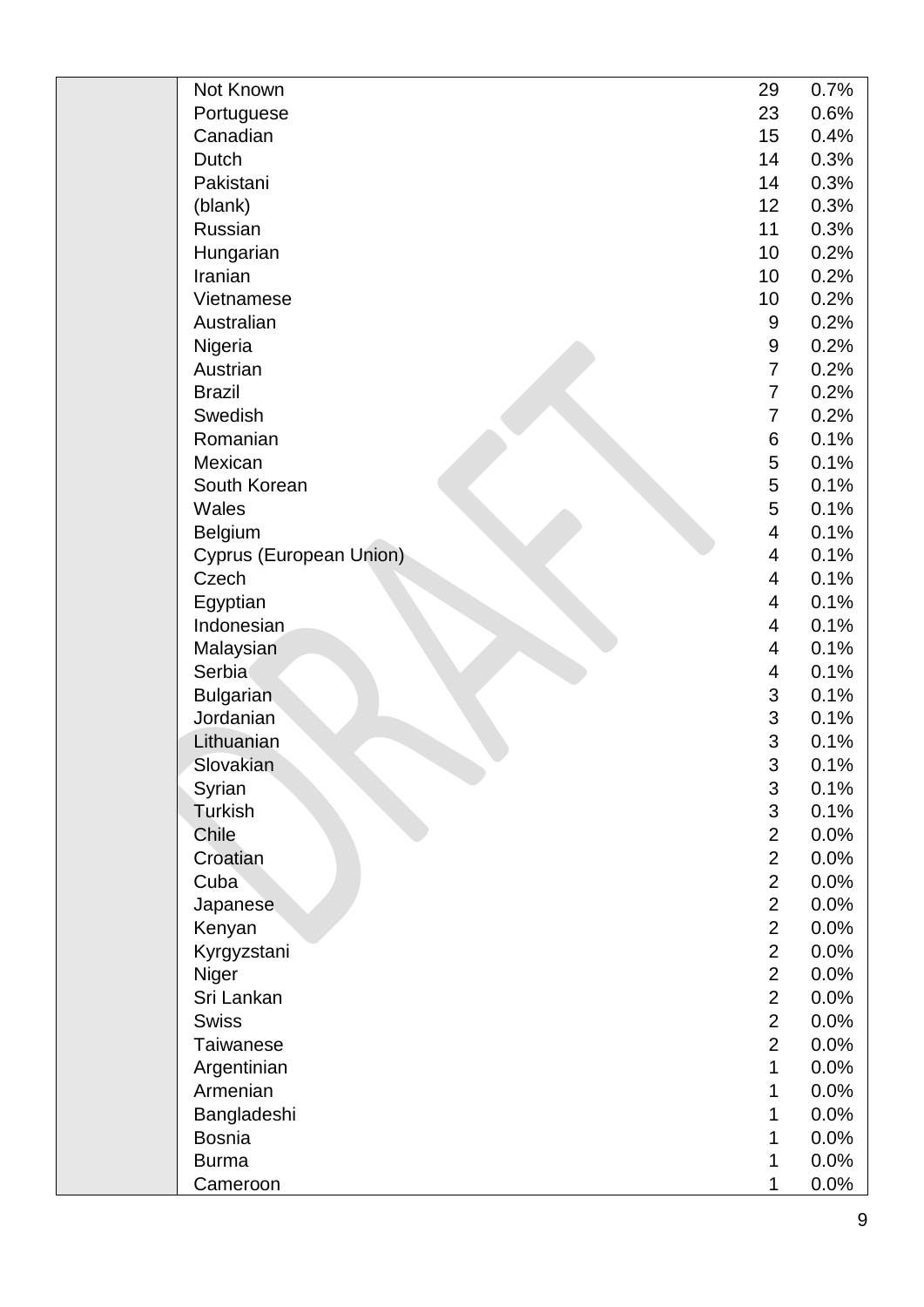| Congo                                                                                                                                                                                                                                                                                             | 1 | 0.0% |  |
|---------------------------------------------------------------------------------------------------------------------------------------------------------------------------------------------------------------------------------------------------------------------------------------------------|---|------|--|
| Danish                                                                                                                                                                                                                                                                                            | 1 | 0.0% |  |
| Estonian                                                                                                                                                                                                                                                                                          | 1 | 0.0% |  |
| Gibraltarian                                                                                                                                                                                                                                                                                      | 1 | 0.0% |  |
| Guatemalan                                                                                                                                                                                                                                                                                        | 1 | 0.0% |  |
| Hong Kong                                                                                                                                                                                                                                                                                         | 1 | 0.0% |  |
| Icelandic                                                                                                                                                                                                                                                                                         | 1 | 0.0% |  |
| Iraqi                                                                                                                                                                                                                                                                                             | 1 | 0.0% |  |
| Isle of Man                                                                                                                                                                                                                                                                                       | 1 | 0.0% |  |
| Latvian                                                                                                                                                                                                                                                                                           | 1 | 0.0% |  |
| Libyan                                                                                                                                                                                                                                                                                            | 1 | 0.0% |  |
| Luxembourg                                                                                                                                                                                                                                                                                        | 1 | 0.0% |  |
| Macedonian                                                                                                                                                                                                                                                                                        | 1 | 0.0% |  |
| Nepalese                                                                                                                                                                                                                                                                                          | 1 | 0.0% |  |
| <b>Netherlands Antilles</b>                                                                                                                                                                                                                                                                       | 1 | 0.0% |  |
| New Zealander                                                                                                                                                                                                                                                                                     |   | 0.0% |  |
| Norwegian                                                                                                                                                                                                                                                                                         |   | 0.0% |  |
| Peruvian                                                                                                                                                                                                                                                                                          |   | 0.0% |  |
| Singapore                                                                                                                                                                                                                                                                                         | 1 | 0.0% |  |
| South African                                                                                                                                                                                                                                                                                     |   | 0.0% |  |
| Thai                                                                                                                                                                                                                                                                                              | 1 | 0.0% |  |
| Ukrainian                                                                                                                                                                                                                                                                                         | 1 | 0.0% |  |
| <b>West Bank</b>                                                                                                                                                                                                                                                                                  | 1 | 0.0% |  |
| Our student profile                                                                                                                                                                                                                                                                               |   |      |  |
| We reviewed our Student HESA data 2017-2018 which showed that:                                                                                                                                                                                                                                    |   |      |  |
| 95.88 % of our UK domiciled students identified as white; and<br>4.12% identified as Black Minority Ethnic (BME).<br>$\bullet$                                                                                                                                                                    |   |      |  |
| We gathered and reviewed information relating directly to the wide range of<br>activities carried out on our campus to promote equality and good relations in<br>respect of peoples' race, ethnicity and nationalities.                                                                           |   |      |  |
| In the last 12 months, the University has a significant amount of activity, outreach<br>and engagement events to promote good relations and greater awareness of<br>racial, cultural and linguistic diversity on campus - many of which are reported in<br>our Section 75 Annual Progress Report. |   |      |  |

Examples include but are not limited to

- The use of multi-lingual "welcome" signs on campus in student accommodation (BT1 and BT2) which state the word "welcome" in a range of languages including Irish and Ulster Scots.
- Delivering and promoting attendance at Chinese New Year Celebrations on campus for all students and staff;
- Delivering "QultureShock" (a celebration of student diversity at an annual gala event on campus each year);
- Celebrating Diwali and encouraging attendance at Belfast Mela;
- St Patrick's day Parade;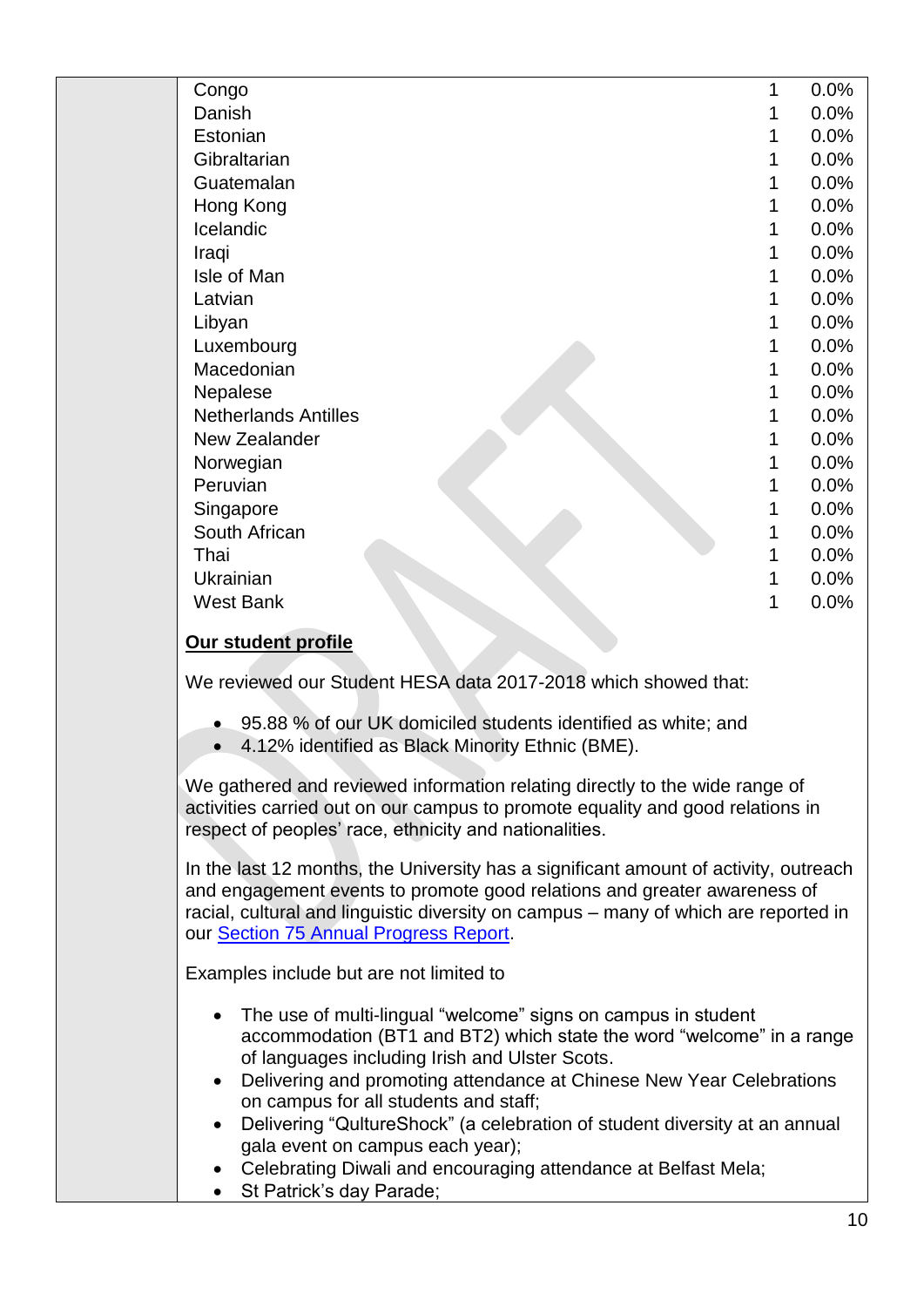- Scholarships for asylum seekers;
- Delivery of the annual [Summer School Programme](http://www.qub.ac.uk/schools/media/Media,796366,en.pdf) hosted by the Institute of Irish Studies;
- Irish Speakers Circle (Ciorcal Comhrá) which takes place on a monthly basis etc.

The University's Language Centre also provides [language classes](https://www.qub.ac.uk/directorates/InformationServices/LanguageCentre/Courses/LanguageClasses/) in over 20 languages including Irish and Ulster Scots. As part of this screening exercise, we reviewed the uptake data for those language classes (set out below).



We are also cogniscant of the fact that Senate approved amendments to the Students' Union Constitutional Rules to create a new Part Time Irish Language Officer, a decision ratified by SU Council following a student wide referendum.

And that the Students Union has developed a number of welcoming, orientation and integration activities for international students including: "QultureShock"; Black Asian and Minority Ethnic (BAME) Ambassador Programme; International Buddy Scheme and Black History Month.

These are in addition to many events and activities organised by the various internationally focused student societies supported by the Students' Union. Societies include: African and Caribbean Society; Malay Club; Chinese Students Society; Malaysian Students Society NI; An Cuman Gaelach (Irish Language and Culture Society); Orange Society; Hong Kong Internationalisation; Indonesian Society; Japanese Society; Korean Society; Saudi Society; Singaporeans Society; South Asian Students; Taiwanese Society; Spanish and Portuguese Society etc.

We are also establishing a new Black Asian and Minority Ethnic/International Staff Network at the University.

As part of our screening exercise, we reviewed external source data including the Equality Commission for NI's [Key Inequalities in Employment Statement](https://www.equalityni.org/ECNI/media/ECNI/Publications/Delivering%20Equality/Employment-KeyInequalitiesStatement.pdf) (May 2018) and in respect of education, the [Equality Commission for NI's Key](https://www.equalityni.org/ECNI/media/ECNI/Publications/Delivering%20Equality/EducationKeyInequalities-FinalStatement.pdf)  [Inequalities in Education Statement](https://www.equalityni.org/ECNI/media/ECNI/Publications/Delivering%20Equality/EducationKeyInequalities-FinalStatement.pdf) (October 2017).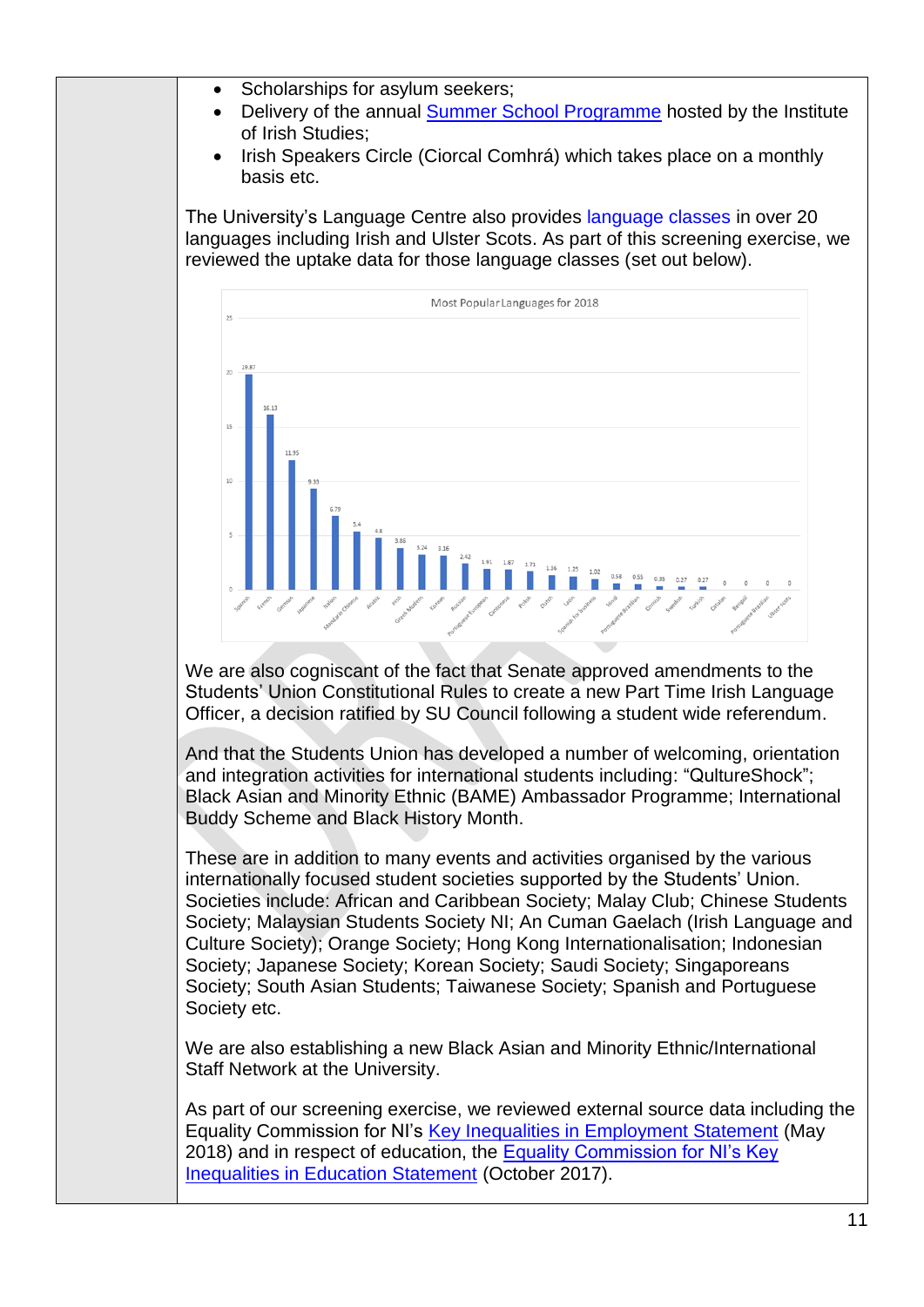| We also reviewed NI Census data 2011 which shows that                                                                                                                                                                                                                                                                  |
|------------------------------------------------------------------------------------------------------------------------------------------------------------------------------------------------------------------------------------------------------------------------------------------------------------------------|
| 1.8% of the usually resident population of Northern Ireland belonged to an<br>ethnic minority group in 2011 more than double the proportion in 2001<br>$(0.8\%)$ ;                                                                                                                                                     |
| the main minority groups were Chinese (6,300 people), Indian (6,200<br>people), Mixed (6,000), Other Asian (5,000), each accounting for around<br>0.3% of the usually resident population; and                                                                                                                         |
| a further 0.1% of people (1,300 people) were Irish Travellers (NISRA,<br>2011).                                                                                                                                                                                                                                        |
| According to the 2011 Census, the most prevalent language in Northern Ireland<br>other than English was Polish (17,700 people, 1.0%) while rates for other<br>languages included:                                                                                                                                      |
| Lithuanian (6,300 people, 0.4%);<br>Irish (4,200 people; 0.2%);<br>$\bullet$<br>• Portuguese $(2,300)$<br>Slovak (2,300)<br>• Chinese $(2,200)$                                                                                                                                                                        |
| Tagalog/Filipino (1,900)<br>$\bullet$<br>• Latvian $(1,300)$                                                                                                                                                                                                                                                           |
| Russian (1,200)<br>Malayalam (1,200)<br>$\bullet$<br>Hungarian (1,000) - all 0.1%. (NISRA, 2011)                                                                                                                                                                                                                       |
| We looked at the 2011 Census data in respect of those who were asked to<br>indicate their ability to speak, write or understand Irish and Ulster Scots.                                                                                                                                                                |
| Among usual residents aged 3 years and over 10.65 % had some ability in Irish<br>and 8.08% had some ability in Ulster Scots.                                                                                                                                                                                           |
| The proportion of people in NI aged over 3 years who could speak, read and write<br>and understand Irish (3.74%) was higher than that for Ulster Scots (0.94%).<br>4.06% said they could understand but not speak, read or write Irish. 5.30% said<br>they could understand but not speak, read or write Ulster Scots. |
| We sought advice from academic colleagues regarding both the spoken and<br>taught languages in the University.                                                                                                                                                                                                         |
| We also reviewed the legal framework for promoting regional/minority languages<br>which are protected in international legislation by a range of Treaties,<br>Conventions and Guidelines such as the:                                                                                                                  |
| 1. European Convention on Human Rights (ECHR), Articles 8 and 10;<br>2. International Covenant on Economic, Social and Cultural Rights (UN                                                                                                                                                                             |
| Treaty - ICESCR, Article 15;                                                                                                                                                                                                                                                                                           |
| 3. International Convention on Elimination of Racial Discrimination (CERD);<br>4. Framework Convention on the Protection of National Minorities (FCNM);                                                                                                                                                                |
| 5. FCNM Committee on FCNM Fourth opinion on the UK;                                                                                                                                                                                                                                                                    |
| 6. European Charter for Regional or Minority Languages (ECRML);                                                                                                                                                                                                                                                        |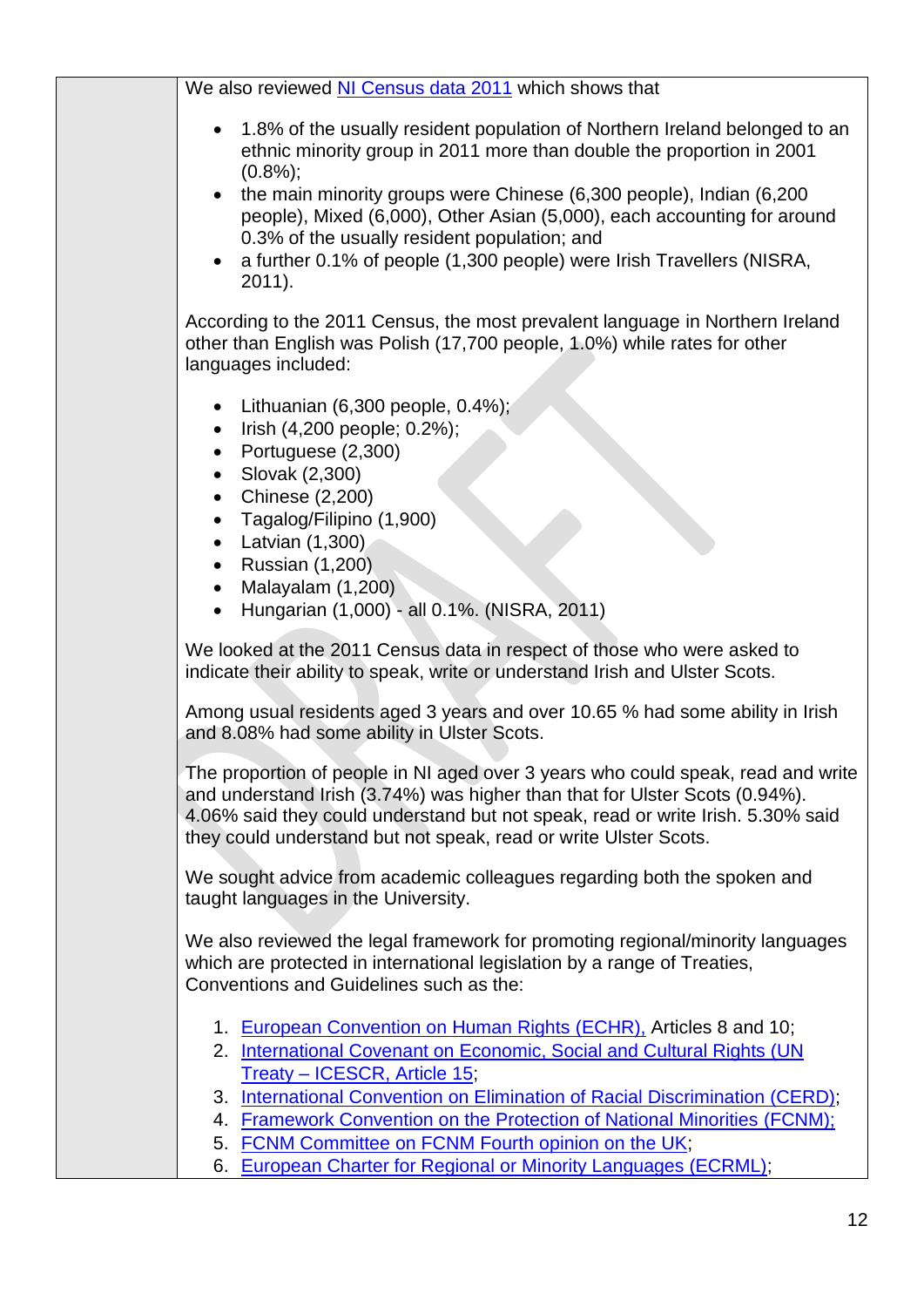7. [OSCE Ljubljana Guidelines on Integration in Diverse Societies \(2012\).](https://www.osce.org/hcnm/ljubljana-guidelines?download=true)

We are also aware of the commitments on language in the **Belfast/ Good Friday** [Agreement 1998,](https://assets.publishing.service.gov.uk/government/uploads/system/uploads/attachment_data/file/136652/agreement.pdf) the [Northern Ireland \(St Andrew's Agreement\) Act 2006,](http://www.legislation.gov.uk/ukpga/2006/53/section/15) and the [Stormont House Agreement 2014.](https://assets.publishing.service.gov.uk/government/uploads/system/uploads/attachment_data/file/390672/Stormont_House_Agreement.pdf)

The UK Government ratification of the Charter in 2001 recognised obligations, in the Northern Ireland context, to protect and promote both Ulster Scots (in respect of Part 2) and Irish (in respect of Part 2 and Part 3).

We reviewed guidance and publications produced by the Equality Commission for NI (2009) which stated that "The use of languages other than English, for example in corporate logos and communications, will not, in general, constitute an infringement of a good and harmonious working environment…However, the Commission also notes that decisions on this must rest with the employer and should be based on relevant policies and procedures that are proportionate, reasonable and appropriate to the context in which the organisation operates. They should be compliant with the requirement and principles of equality of opportunity."

We reviewed the Equality Commission's response to the Department of Culture, Arts and Leisure on Proposals for an Irish Language Bill (2015) and the reaffirmation of their position to the Committee of Experts on European Charter for Regional and Minority Language (COMEX) in 2013 and 2018 in which they stated: "It is clear that policies on the use of languages will and do engage the Section 75 duties. It is also clear they do not oblige public authorities either to develop or to refrain from developing policies which aim to promote the Irish or Ulster Scots languages…the Commission considers that the use of minority languages, particularly Irish or Ulster Scots languages in Northern Ireland for common or official purposes would normally and objectively be considered to be a neutral act that would not be discriminatory….the Commission notes the context of promoting minority languages in Northern Ireland and we welcome initiatives taken to promote the Irish and the Ulster Scots language to as wide an audience as possible" and reiterated their 2009 advice that "decisions on this must rest with the employer and should be based on relevant policies and procedures that are proportionate, reasonable and appropriate to the context in which the organisation operates."

We reviewed advice from the Northern Ireland Human Rights Commission to the Secretary of State for a Bill of Rights for NI (2008 -2009) and reported cases (Clare Duffy, Application for Judicial Review, 2018 etc.)

We also reviewed the positions taken by a number of government departments, councils and public authorities in Northern Ireland – including but not limited to the former Department of Culture, Arts and Leisure; the former Department for Infrastructure, Belfast City Council, Newry and Mourne District Council and the Northern Ireland Policing Board.

Age **Our staff profile**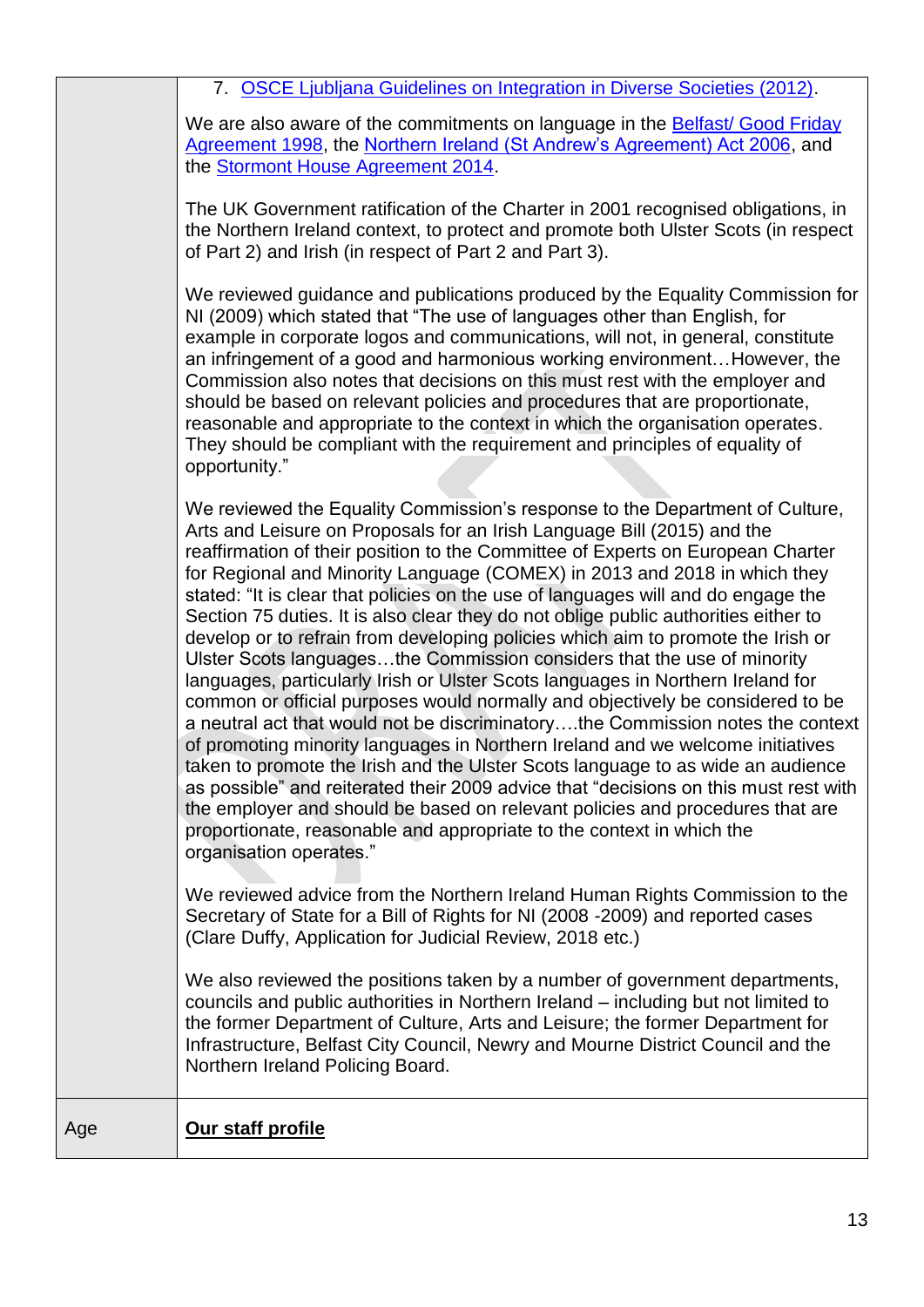We reviewed Workforce Composition Data relating directly to age of our staff body (as at November 2018).

| <b>Row Labels</b>  | <b>Count of Per No</b> | $\frac{0}{0}$ |
|--------------------|------------------------|---------------|
| under 25           | 65                     | 1.6%          |
| $25 - 29$          | 343                    | 8.3%          |
| 30-34              | 609                    | 14.8%         |
| 35-39              | 756                    | 18.3%         |
| $40 - 44$          | 592                    | 14.3%         |
| 45-49              | 589                    | 14.3%         |
| 50-54              | 521                    | 12.6%         |
| 55-59              | 389                    | 9.4%          |
| 60-64              | 206                    | 5.0%          |
| $65+$              | 56                     | 1.4%          |
| <b>Grand Total</b> | 4126                   | 100.0%        |

The data shows that 59.0% of our workforce is aged over 40.

# **Our student profile**

We reviewed our Student HESA data 2017-2018 which showed that

- 81.83% of UK full time, first degree entrants were under 21 years of age; and
- 18.17% were over the age of 21.

# **External source data**

We reviewed Northern Ireland Census data 2011 showed that Northern Ireland's average (median) age increased from 34 years to 37 years between the 2001 and 2011 Censuses.

Over the same period, the share of the population represented by children aged under 16 years fell from 24 per cent to 21 per cent, while the proportion of people aged 65 years and over rose from 13 per cent to 15 per cent (NISRA, 2011).

We reviewed the Equality Commission for NI's Key Inequalities Statement in Employment (May 2018) which highlighted a number of key inequalities and differences on age:

- Those aged 18-24 years old have higher unemployment rates than those aged 25 and over.
- Those aged 50-64 years old are less likely to be in employment and are more likely to be economically inactive than those aged 25-49 years old;
- Men aged 18-24 years old are more likely to work part time than men aged 25 years or older.

## **Promoting equality and good relations (activity on campus)**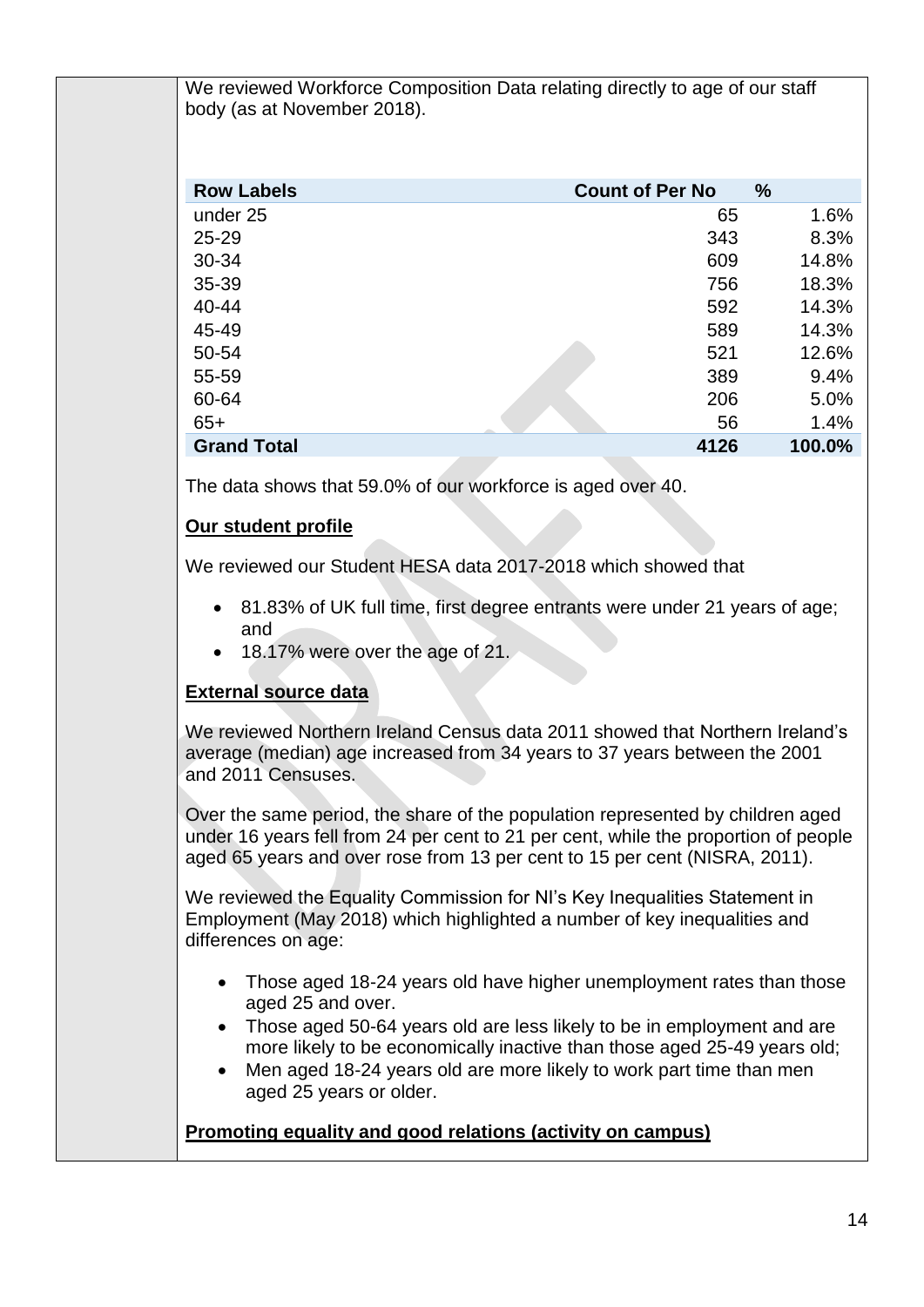|                          | We gathered and reviewed information relating directly to the range of activities<br>carried out on our campus to promote equality and good relations in respect of<br>peoples' age.<br>In the last 12 months, the University delivered 6 outreach and engagement<br>events related to age, a summary of which can be accessed here in our Section<br><b>75 Annual Progress Report.</b>                                                                                                                                                                            |                                                                                 |  |  |  |  |
|--------------------------|--------------------------------------------------------------------------------------------------------------------------------------------------------------------------------------------------------------------------------------------------------------------------------------------------------------------------------------------------------------------------------------------------------------------------------------------------------------------------------------------------------------------------------------------------------------------|---------------------------------------------------------------------------------|--|--|--|--|
| <b>Marital</b><br>status | Our staff profile                                                                                                                                                                                                                                                                                                                                                                                                                                                                                                                                                  |                                                                                 |  |  |  |  |
|                          | We reviewed our Workforce Composition Data by Marital Status (as at November<br>$2018$ :                                                                                                                                                                                                                                                                                                                                                                                                                                                                           |                                                                                 |  |  |  |  |
|                          | <b>Count of Per</b><br><b>Row Labels</b><br>$\%$<br><b>No</b>                                                                                                                                                                                                                                                                                                                                                                                                                                                                                                      |                                                                                 |  |  |  |  |
|                          | <b>Grand Total</b><br>3985<br><b>Married</b><br>2181<br>1361<br>Single<br>Other<br>124<br><b>Divorced</b><br>106<br>Prefer not to say<br>92<br>Separated<br>62<br><b>Civil Partnership</b><br>40<br>Widowed<br>19<br>Our student profile<br>We reviewed our Student HESA data of 2017-2018 NI entrants which showed<br>that:<br>86.85% were single;<br>9.4% were married or in a civil partnership;<br>1.5% were cohabiting;<br>0.6% were divorced or civil partnership dissolved;<br>0.34% were separated (but still legally married); and<br>0.03% were widowed. | 100.0<br>$\%$<br>54.7%<br>34.2%<br>3.1%<br>2.7%<br>2.3%<br>1.6%<br>1.0%<br>0.5% |  |  |  |  |
|                          | <b>External source data</b><br>We reviewed external NI Census data from 2011 showed that in Northern Ireland:                                                                                                                                                                                                                                                                                                                                                                                                                                                      |                                                                                 |  |  |  |  |
|                          | Almost half (48%) of people aged over 16 were married;<br>Over a third (36%) were single;<br>1,200 (0.1%) were in registered same sex civil partnerships (March 11);<br>9.4% of usual residents were either separated, divorced or formerly in a<br>same-sex civil partnership; and<br>6.8% were either widowed or a surviving partner (NISRA, 2011).                                                                                                                                                                                                              |                                                                                 |  |  |  |  |
|                          | We also reviewed the <b>Equality Commission for NI's Key Inequalities in</b><br><b>Employment Statement (May 2018).</b>                                                                                                                                                                                                                                                                                                                                                                                                                                            |                                                                                 |  |  |  |  |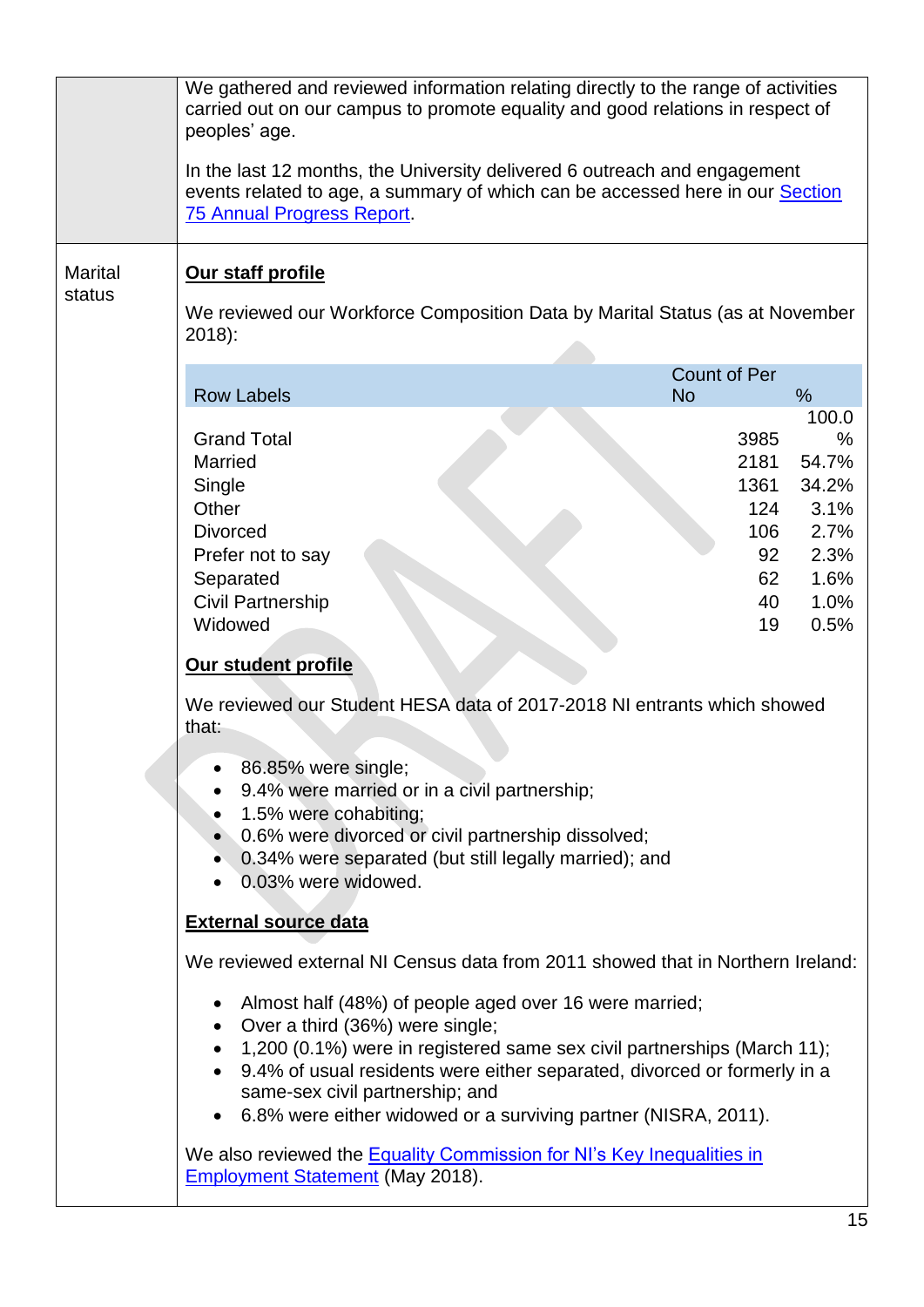|                       | <b>Promoting equality and good relations (activity on campus)</b><br>In the last 12 months, the University has delivered 3 outreach and engagement<br>events related to marriage equality, a summary of which can be accessed here in<br>our Section 75 Annual Progress Report. |                        |               |  |  |
|-----------------------|---------------------------------------------------------------------------------------------------------------------------------------------------------------------------------------------------------------------------------------------------------------------------------|------------------------|---------------|--|--|
| Sexual<br>orientation | Our staff profile<br>We reviewed our Workforce Composition Data by sexual orientation (November                                                                                                                                                                                 |                        |               |  |  |
|                       | 2018) which is summarised below:                                                                                                                                                                                                                                                |                        |               |  |  |
|                       | <b>Row Labels</b>                                                                                                                                                                                                                                                               | <b>Count of Per No</b> | %             |  |  |
|                       | Of a different sex                                                                                                                                                                                                                                                              | 2812                   | 81.0%         |  |  |
|                       | I do not wish to answer<br>Of the same sex                                                                                                                                                                                                                                      | 507<br>122             | 14.6%<br>3.5% |  |  |
|                       | Of either sex                                                                                                                                                                                                                                                                   | 29                     | 0.8%          |  |  |
|                       | <b>Grand Total</b>                                                                                                                                                                                                                                                              | 3470                   | 100.0<br>$\%$ |  |  |
|                       |                                                                                                                                                                                                                                                                                 |                        |               |  |  |
|                       | Our student profile                                                                                                                                                                                                                                                             |                        |               |  |  |
|                       | The University does not collect data relating to the sexual orientation of its<br>students.                                                                                                                                                                                     |                        |               |  |  |
|                       | <b>External source data</b>                                                                                                                                                                                                                                                     |                        |               |  |  |
|                       | We also reviewed the Equality Commission for NI's Key Inequalities in<br><b>Employment Statement (May 2018) which highlighted that prejudicial attitudes</b><br>both within and outside the workplace are experienced by lesbian, gay and<br>bisexual people in NI.             |                        |               |  |  |
|                       | In respect of education, we reviewed the <b>Equality Commission for NI's Key</b><br><b>Inequalities in Education Statement (October 2017) which highlighted a number</b><br>of key inequalities and differences, including:                                                     |                        |               |  |  |
|                       | Young people with same-sex attraction are more likely to be bullied in<br>school than their peers with opposite sex attraction;<br>Young people who are gay, lesbian or bisexual often self-exclude from<br>school.                                                             |                        |               |  |  |
|                       | <b>Promoting equality and good relations (activity on campus)</b>                                                                                                                                                                                                               |                        |               |  |  |
|                       | We gathered and reviewed information relating directly to the range of activities<br>carried out on our campus to promote equality and good relations in respect of<br>peoples' sexual orientation.                                                                             |                        |               |  |  |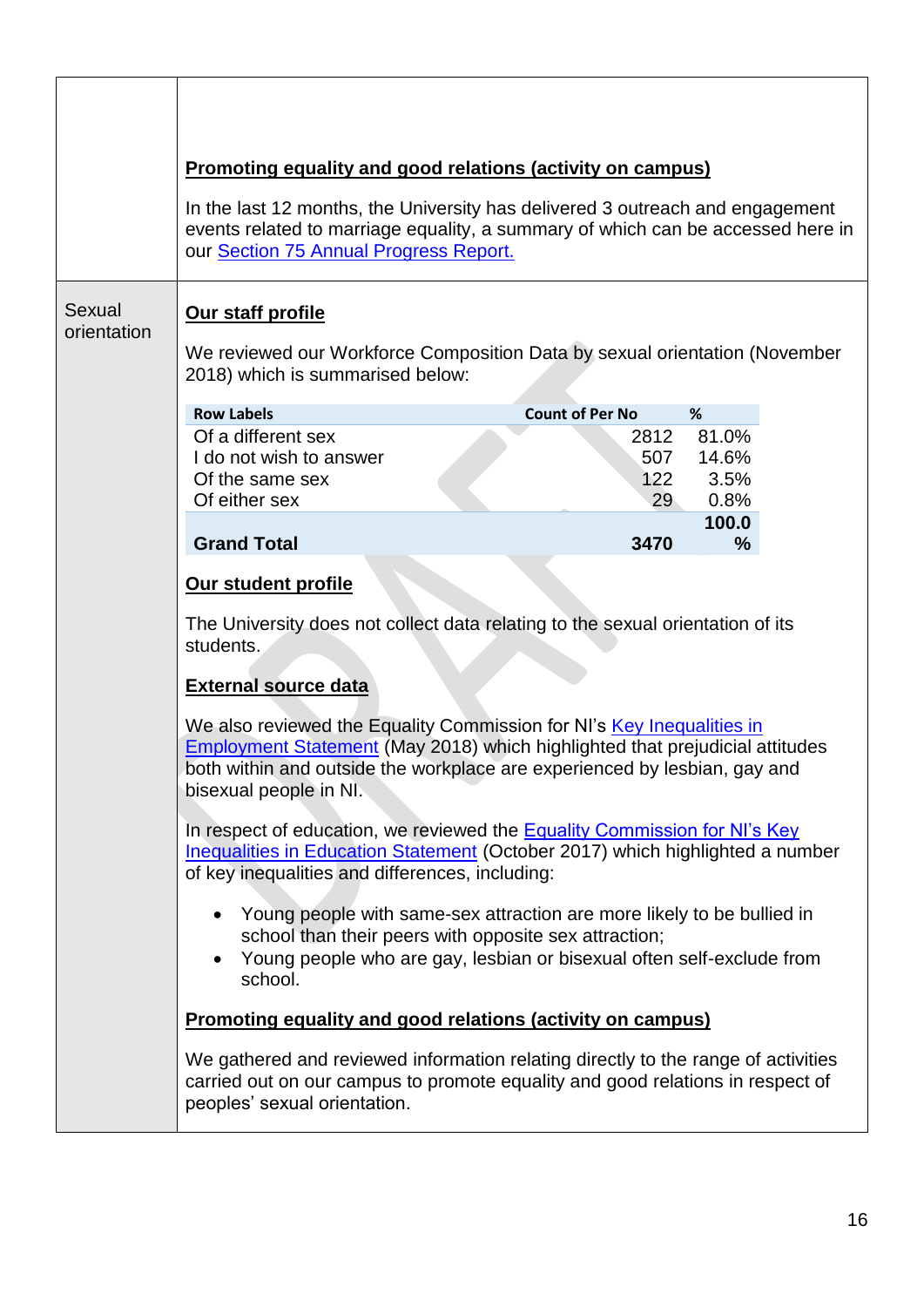| <b>Employers</b> website, the only jobsite which caters exclusively for LGBT                                                                                                                                                                                                                                                                                                                                                                                                                                                                                              |  |  |
|---------------------------------------------------------------------------------------------------------------------------------------------------------------------------------------------------------------------------------------------------------------------------------------------------------------------------------------------------------------------------------------------------------------------------------------------------------------------------------------------------------------------------------------------------------------------------|--|--|
| Our staff profile<br>We reviewed our Workforce Composition Data by gender (November 2018) which<br>is summarised below:                                                                                                                                                                                                                                                                                                                                                                                                                                                   |  |  |
|                                                                                                                                                                                                                                                                                                                                                                                                                                                                                                                                                                           |  |  |
| 54.2%                                                                                                                                                                                                                                                                                                                                                                                                                                                                                                                                                                     |  |  |
| 45.8%                                                                                                                                                                                                                                                                                                                                                                                                                                                                                                                                                                     |  |  |
| 100.0%                                                                                                                                                                                                                                                                                                                                                                                                                                                                                                                                                                    |  |  |
| We reviewed our Student HESA data (2017-2018) which shows that of our total<br>We reviewed NI Census Data which showed that 51% of the population were<br>We reviewed the Equality Commission for NI's Key Inequalities in Employment<br>We reviewed the Equality Commission for NI's Key Inequalities in Education<br>Statement (October 2017) which highlighted a number of key inequalities and<br>We gathered and reviewed information relating directly to the range of activities<br>carried out on our campus to promote equality and good relations in respect of |  |  |
| In the last 12 months, the University has delivered a wide range of events on<br>gender/gender identity awareness, rights and responsibilities - a summary of                                                                                                                                                                                                                                                                                                                                                                                                             |  |  |
|                                                                                                                                                                                                                                                                                                                                                                                                                                                                                                                                                                           |  |  |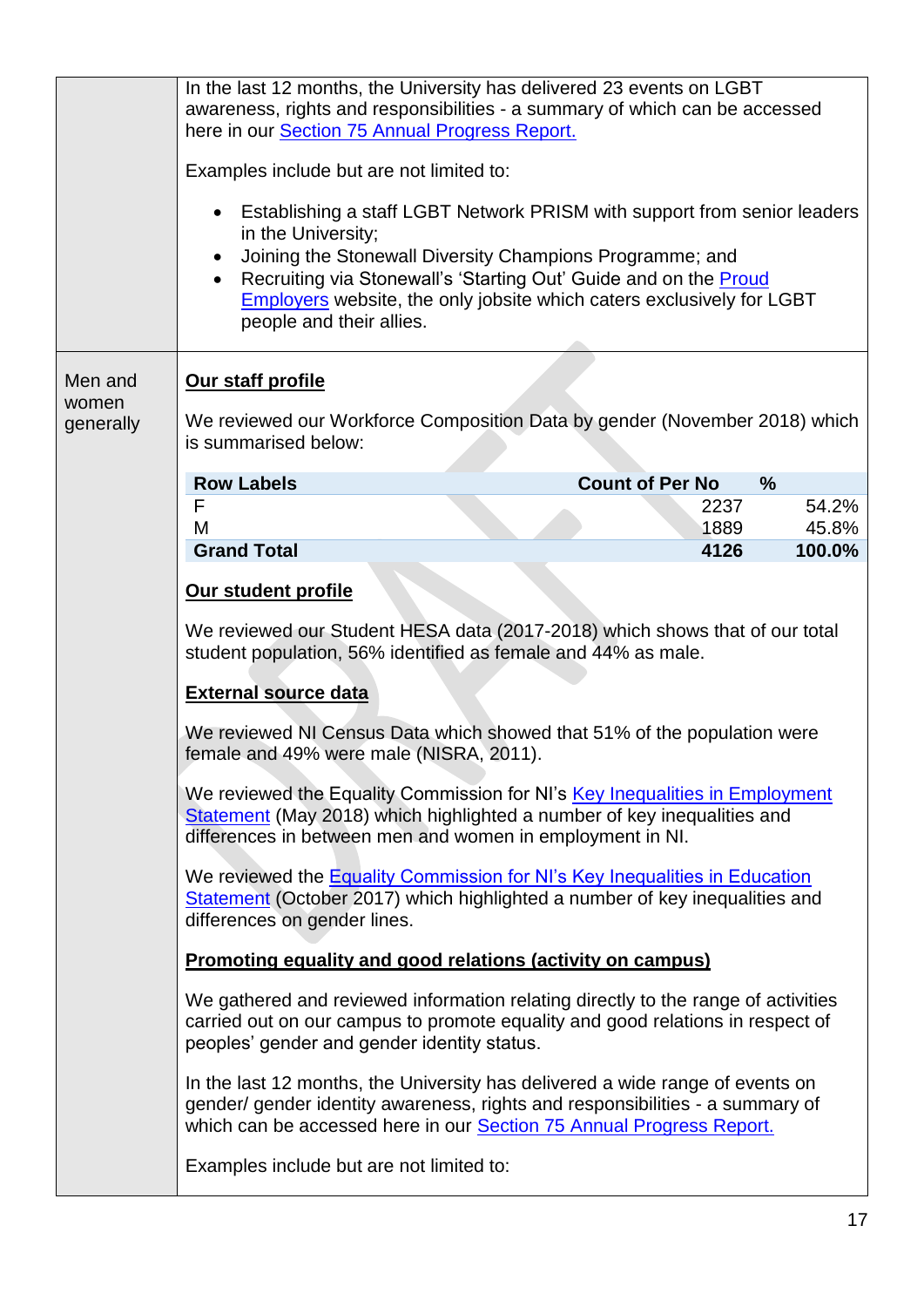|                   | The University has a reputation as a leader in gender equality, holding 2<br>Gold, 8 Silver, 6 Bronze Athena Swan departmental awards and<br>Institutional silver. For more information click here;<br>The University was also recently awarded the Bronze Gender Diversity<br>$\bullet$<br>Charter Mark by Women in Business NI (WIBNI).<br>We delivered the "Women in Leadership in a Changing World"<br>Conference;<br>We developed a mentoring scheme for Professional Services staff;<br>$\bullet$<br>We hosted a keynote speech by Josh Levs on issues facing fathers in the<br>workplace;<br>We hosted the Women in Law and Leadership Open Seminar series. |             |                |
|-------------------|--------------------------------------------------------------------------------------------------------------------------------------------------------------------------------------------------------------------------------------------------------------------------------------------------------------------------------------------------------------------------------------------------------------------------------------------------------------------------------------------------------------------------------------------------------------------------------------------------------------------------------------------------------------------|-------------|----------------|
|                   | In respect of Transgender Equality, the Institutional Trans Equality Policy (2016)<br>focuses on the support and advice the University can offer to Trans staff and<br>students.                                                                                                                                                                                                                                                                                                                                                                                                                                                                                   |             |                |
|                   | The University has All Gender facilities across various locations on campus<br>please click here for further details.                                                                                                                                                                                                                                                                                                                                                                                                                                                                                                                                              |             |                |
|                   | The University has in the last 12 months, delivered 3 Trans Equality Awareness<br>training sessions which were available to all staff.                                                                                                                                                                                                                                                                                                                                                                                                                                                                                                                             |             |                |
|                   | In addition, Queen's also hosted free training for health professionals and<br>students on including transgender and non-binary people in sexual health.                                                                                                                                                                                                                                                                                                                                                                                                                                                                                                           |             |                |
|                   | All of these were designed to educate, dispel misconceptions and stereotypes<br>and to show case the positive contribution to campus life by trans staff and<br>students.                                                                                                                                                                                                                                                                                                                                                                                                                                                                                          |             |                |
|                   | In December 2018, the Senate approved amendments to the Students' Union<br>Constitutional Rules to create a new part-time Trans Students Officer, a decision<br>that has been ratified by SU Council following a student wide referendum.                                                                                                                                                                                                                                                                                                                                                                                                                          |             |                |
| <b>Disability</b> | We reviewed our Workforce Composition Data by disability (November 2018):                                                                                                                                                                                                                                                                                                                                                                                                                                                                                                                                                                                          |             |                |
|                   | Count of Per No<br><b>Row Labels</b><br>$\%$                                                                                                                                                                                                                                                                                                                                                                                                                                                                                                                                                                                                                       |             |                |
|                   | <b>No</b>                                                                                                                                                                                                                                                                                                                                                                                                                                                                                                                                                                                                                                                          | 2905        | 70.4%          |
|                   | Not Known                                                                                                                                                                                                                                                                                                                                                                                                                                                                                                                                                                                                                                                          | 947         | 23.0%          |
|                   | Yes<br><b>Grand Total</b>                                                                                                                                                                                                                                                                                                                                                                                                                                                                                                                                                                                                                                          | 274<br>4126 | 6.6%<br>100.0% |
|                   | We reviewed our Student HESA data 2017-2018 which showed that 88.63% of<br>UK, first time degree entrants had no known disability whilst 11.37% reported<br>having a disability.                                                                                                                                                                                                                                                                                                                                                                                                                                                                                   |             |                |
|                   | <b>External Source Data</b>                                                                                                                                                                                                                                                                                                                                                                                                                                                                                                                                                                                                                                        |             |                |
|                   | We reviewed NI Census data from 2011 which showed that just over one in five<br>of the usually resident population (21%) had a long-term health problem or<br>disability which limited their day to day activities (NISRA, 2011).                                                                                                                                                                                                                                                                                                                                                                                                                                  |             |                |

 $\mathsf{r}$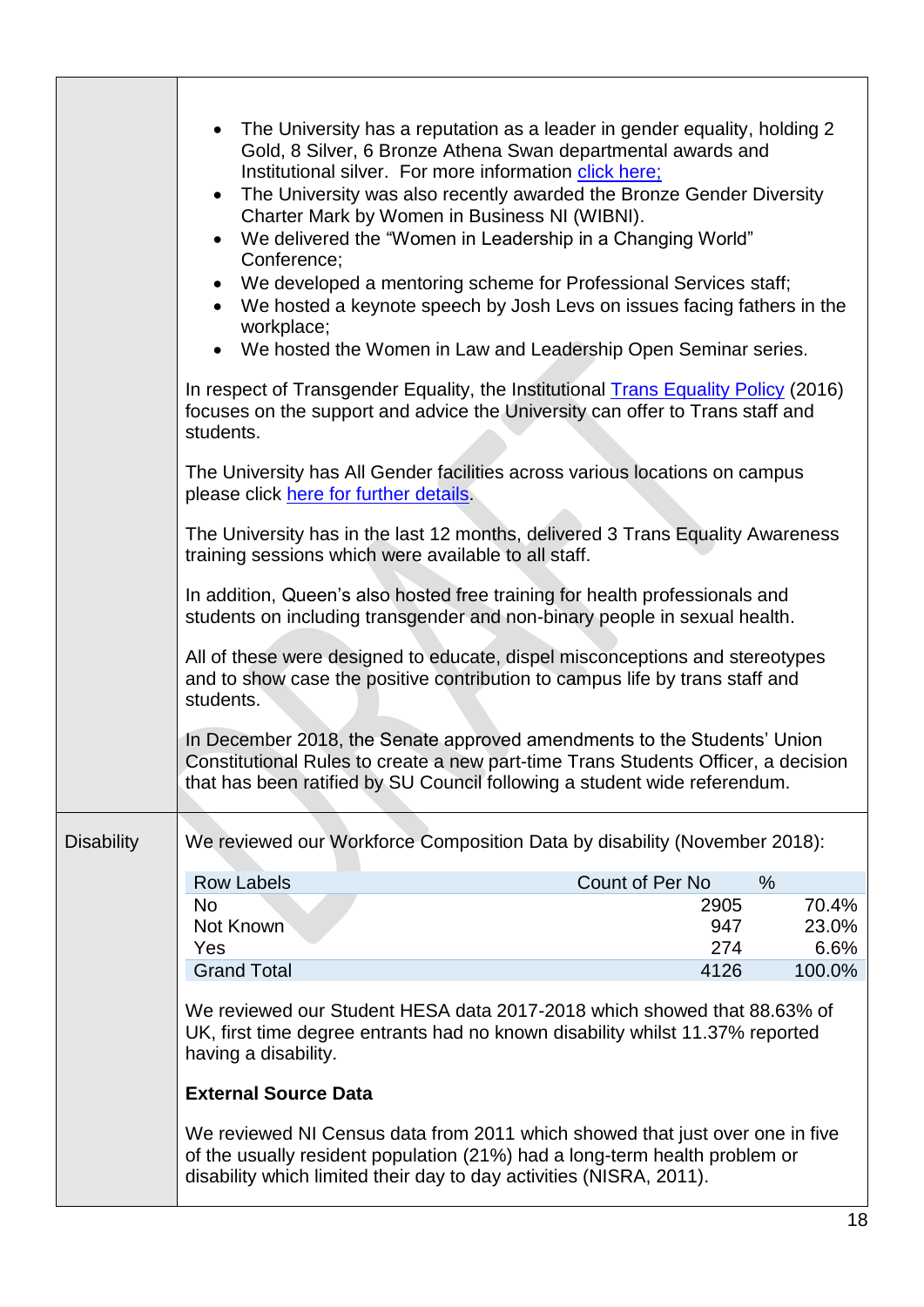| We reviewed the Equality Commission for NI's Key Inequalities in Employment<br>Statement (May 2018) which highlighted a number of key inequalities and<br>differences including:                                                     |
|--------------------------------------------------------------------------------------------------------------------------------------------------------------------------------------------------------------------------------------|
| There is a persistent employment gap between people with and without<br>$\bullet$<br>disabilities;                                                                                                                                   |
| People with a disability are more likely to be economically inactive than<br>$\bullet$<br>those without a disability;                                                                                                                |
| People with disabilities are more likely to experience prejudice in<br>$\bullet$<br>employment than those without disabilities;                                                                                                      |
| People with disabilities are more likely to be in part-time employment than<br>those without disabilities.                                                                                                                           |
| We reviewed the Equality Commission for NI's Key Inequalities in Education<br>Statement (October 2017) which highlighted a number of key inequalities and<br>differences, including:                                                 |
| Students with Special Education Needs (SEN) or a disability are more<br>$\bullet$<br>vulnerable to bullying;                                                                                                                         |
| Students with SEN or a disability have lower attainment levels than<br>$\bullet$<br>students without SEN or a disability and are less likely to go on to higher<br>education.                                                        |
| <b>Promoting equality and good relations (activity on campus)</b>                                                                                                                                                                    |
| The University is committed to ensuring equality of opportunity for staff and<br>students with long term disabilities and/or long term conditions.                                                                                   |
| Disability Services provides prospective and current students and staff of the<br>University with appropriate information relating to disability issues, and to outline<br>the relevant resources and services available at Queen's. |
| For further detail on support available, click here.                                                                                                                                                                                 |
| The University has a Disability Action plan containing 45 action measures, 42<br>which were fully achieved in 2017/18.                                                                                                               |
| The University has also hosted 32 outreach and engagement events relating to<br>disability, long term conditions and mental health in the last 12 months.                                                                            |
| Examples include events held during Mental Health Awareness Week, Belfast<br>Health and Social Care Trust six -week stress management programme and an<br>event for International Day for Persons with Disabilities.                 |
| In addition, the University has hosted two Disability Awareness Sessions,<br>delivered by Employers for Disability NI, which were available to all staff.                                                                            |
| In the last 12 months, the Students' Union delivered a number of events during<br>Disable the Label Campaign which aims to raise awareness about the breadth of<br>disability, challenge perceptions people have about disabilities. |
|                                                                                                                                                                                                                                      |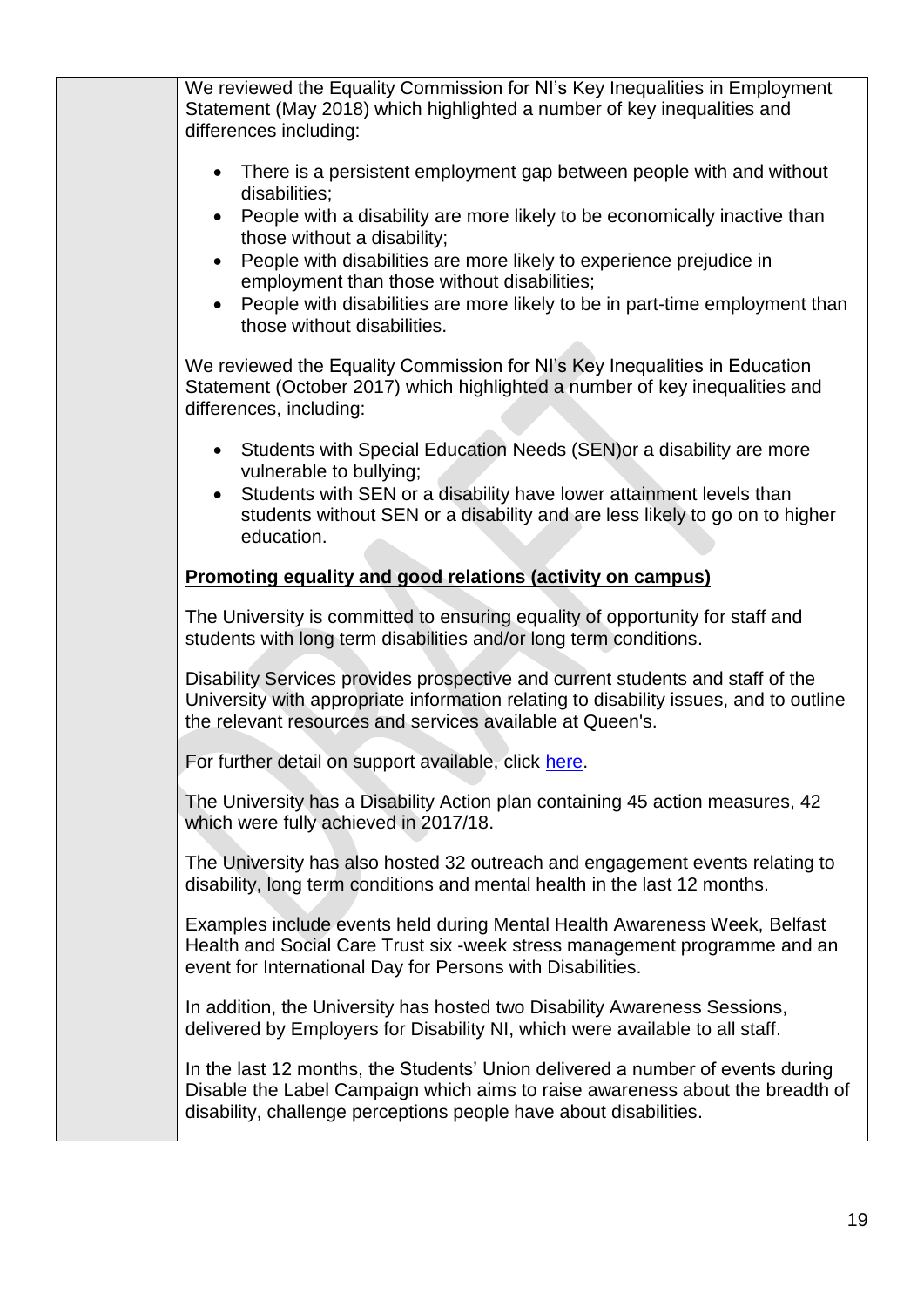|            | The Students' Union was awarded the Best Education Campaign 2018 for<br>Disable the Label Campaign at the USI Student Achievement Awards and the<br>NUS Disabled Students HE Union of the Year.<br>The QFT was awarded the "Dementia Friendly Organisation of the Year-Small<br>and Medium" at the Dementia Awards run by the Alzheimer's Society. |                                         |               |
|------------|----------------------------------------------------------------------------------------------------------------------------------------------------------------------------------------------------------------------------------------------------------------------------------------------------------------------------------------------------|-----------------------------------------|---------------|
| Dependants | Our staff profile                                                                                                                                                                                                                                                                                                                                  |                                         |               |
|            | We reviewed our Workforce Composition Data in relation to staff with<br>dependant(s) as at November 2018                                                                                                                                                                                                                                           |                                         |               |
|            | <b>Row Labels</b>                                                                                                                                                                                                                                                                                                                                  | <b>Count of Per No</b><br>$\frac{9}{6}$ |               |
|            | No.                                                                                                                                                                                                                                                                                                                                                | 1823                                    | 44.2%         |
|            | Yes                                                                                                                                                                                                                                                                                                                                                | 1811                                    | 43.9%         |
|            | (blank)                                                                                                                                                                                                                                                                                                                                            | 492                                     | 11.9%         |
|            | <b>Grand Total</b>                                                                                                                                                                                                                                                                                                                                 | 4126                                    | 100.0%        |
|            | We also reviewed our Workforce Composition Data by type of dependant(s)                                                                                                                                                                                                                                                                            |                                         |               |
|            | <b>Row Labels</b>                                                                                                                                                                                                                                                                                                                                  | <b>Count of Per No</b>                  | $\frac{9}{6}$ |
|            | Care of a child/children                                                                                                                                                                                                                                                                                                                           | 1492                                    | 82.4%         |
|            | Care of a dependant older person(s)                                                                                                                                                                                                                                                                                                                | 91                                      | 5.0%          |
|            | Care of both children and a dependant older person                                                                                                                                                                                                                                                                                                 | 87                                      | 4.8%          |
|            | Care of a person/persons with a disability/disabilities                                                                                                                                                                                                                                                                                            | 41                                      | 2.3%          |
|            | Care of both children and disabled person(s)                                                                                                                                                                                                                                                                                                       | 37<br>34                                | 2.0%<br>1.9%  |
|            | (blank)<br>Care of both a dependant older person and disabled                                                                                                                                                                                                                                                                                      |                                         |               |
|            | person(s)                                                                                                                                                                                                                                                                                                                                          | 15 <sub>1</sub>                         | 0.8%          |
|            | Care of all three dependant groups                                                                                                                                                                                                                                                                                                                 | 14                                      | 0.8%          |
|            | <b>Grand Total</b>                                                                                                                                                                                                                                                                                                                                 | 1811                                    | 100.0%        |
|            | Our student profile                                                                                                                                                                                                                                                                                                                                |                                         |               |
|            | We reviewed our Student HESA data (2017-2018) which showed that:                                                                                                                                                                                                                                                                                   |                                         |               |
|            | • 87.2% of NI entrants had no dependants;<br>9.6% had care of young people or children;<br>1.14% had caring responsibilities for both young people/children and other<br>$\bullet$<br>relatives and friends; and<br>1.03% had caring responsibilities for other relatives or friends.<br>$\bullet$                                                 |                                         |               |
|            | <b>External source data</b>                                                                                                                                                                                                                                                                                                                        |                                         |               |
|            | We reviewed Census data from 2011 which showed that in Northern Ireland                                                                                                                                                                                                                                                                            |                                         |               |
|            | One third (34%) of households contained dependent children (down from<br>36% in 2001).                                                                                                                                                                                                                                                             |                                         |               |
|            | Two fifths of households (40%) contained at least one person with a long<br>term health condition or disability; made up of those households with                                                                                                                                                                                                  |                                         |               |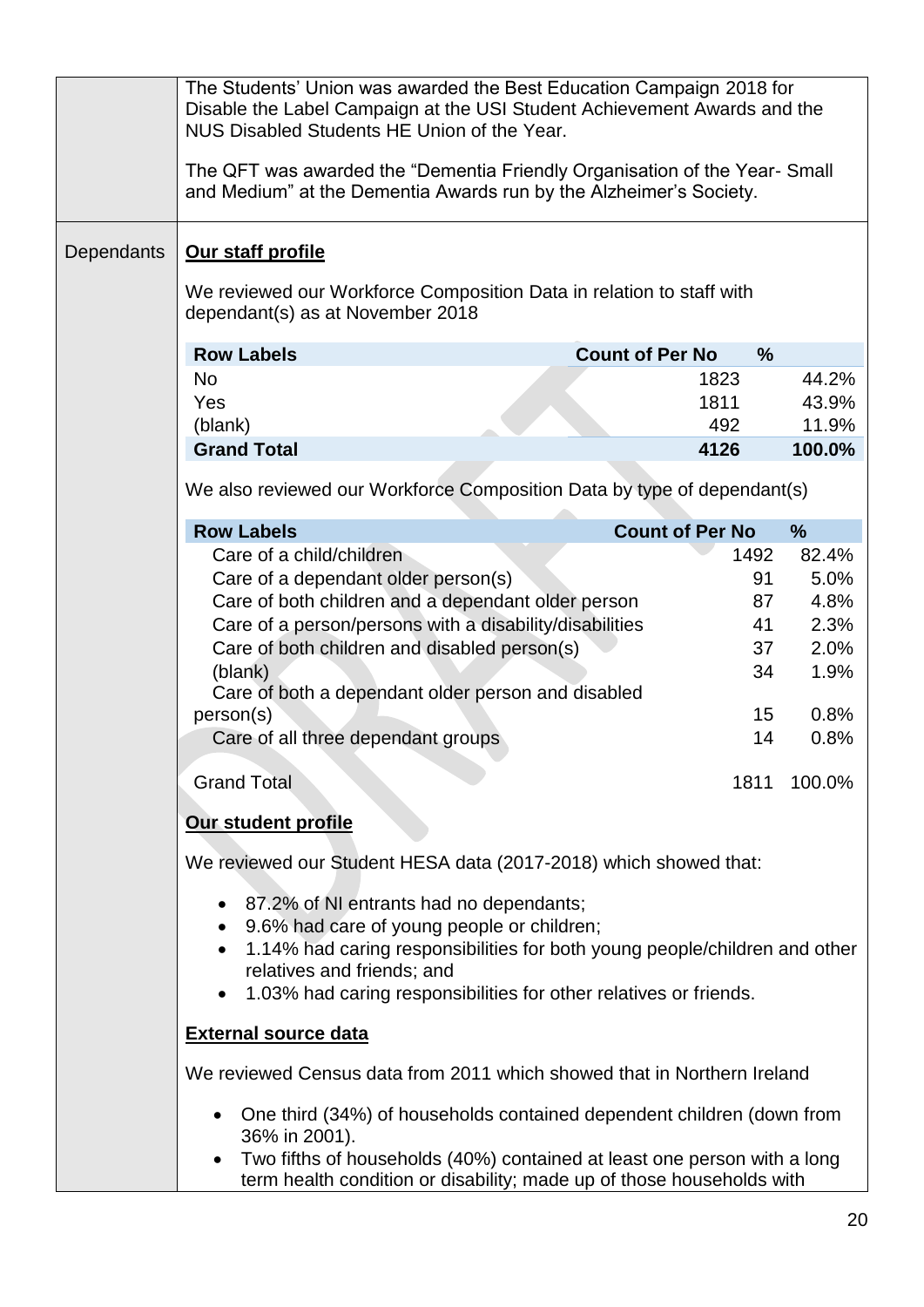|  | dependent children (9.2%) and those with no dependent children (31%)<br>(NISRA, 2011).                                                                                                                                                                                                                                                                                                                                                                                                                                                                                                                                                                               |
|--|----------------------------------------------------------------------------------------------------------------------------------------------------------------------------------------------------------------------------------------------------------------------------------------------------------------------------------------------------------------------------------------------------------------------------------------------------------------------------------------------------------------------------------------------------------------------------------------------------------------------------------------------------------------------|
|  | The Census data also showed that 12% of the population in NI provided unpaid<br>help or support to family members, friends, neighbours or others because of long<br>term physical or mental ill health/disabilities or problems related to old age<br>(NISRA, 2011).                                                                                                                                                                                                                                                                                                                                                                                                 |
|  | We reviewed the Equality Commission for NI's Key Inequalities in Employment<br>Statement (May 2018) highlighted that carers experience barriers to participating<br>in employment.                                                                                                                                                                                                                                                                                                                                                                                                                                                                                   |
|  | <b>Promoting equality and good relations (activity on campus)</b>                                                                                                                                                                                                                                                                                                                                                                                                                                                                                                                                                                                                    |
|  | We gathered and reviewed information relating directly to the range of activities<br>carried out on our campus to promote equality and good relations in respect of<br>peoples' dependants' status - a summary of which can be accessed here in our<br><b>Section 75 Annual Progress Report.</b>                                                                                                                                                                                                                                                                                                                                                                     |
|  | Examples include but are not limited to:                                                                                                                                                                                                                                                                                                                                                                                                                                                                                                                                                                                                                             |
|  | • Carers Coffee events;<br>• A workshop by Parenting NI on "Being an Effective Parent";<br>Students' Union launched the Parents and Carers Network as well as<br>delivering the Homework Clubs programme which gives Queen's<br>University volunteers the chance to provide homework support to children<br>and young people who live in areas of educational underachievement;<br>Childcare at Queen's offers onsite facilities for up to 123 children, a facility<br>on site for nursing mothers, after school and out of hours services and<br>summer clubs;<br>• Queen's Sport offers a summer scheme programme for children aged<br>between 6 and 14 years old. |
|  |                                                                                                                                                                                                                                                                                                                                                                                                                                                                                                                                                                                                                                                                      |

## **F. Needs, experiences and priorities**

**Having looked at the data/information you have collected in the questions above, what does this tell you are the needs, experiences and priorities for the people who fall into the groups below, in relation to your policy<sup>2</sup>?** 

**And what is the actual or likely impact on equality of opportunity for those affected by the policy.** 

**(See Appendix 1 for information on levels of impact).** 

<sup>1</sup> <sup>2</sup> If you do not have enough data to tell you about potential or actual impacts you may need to generate more data to distinguish what groups are potentially affected by your policy.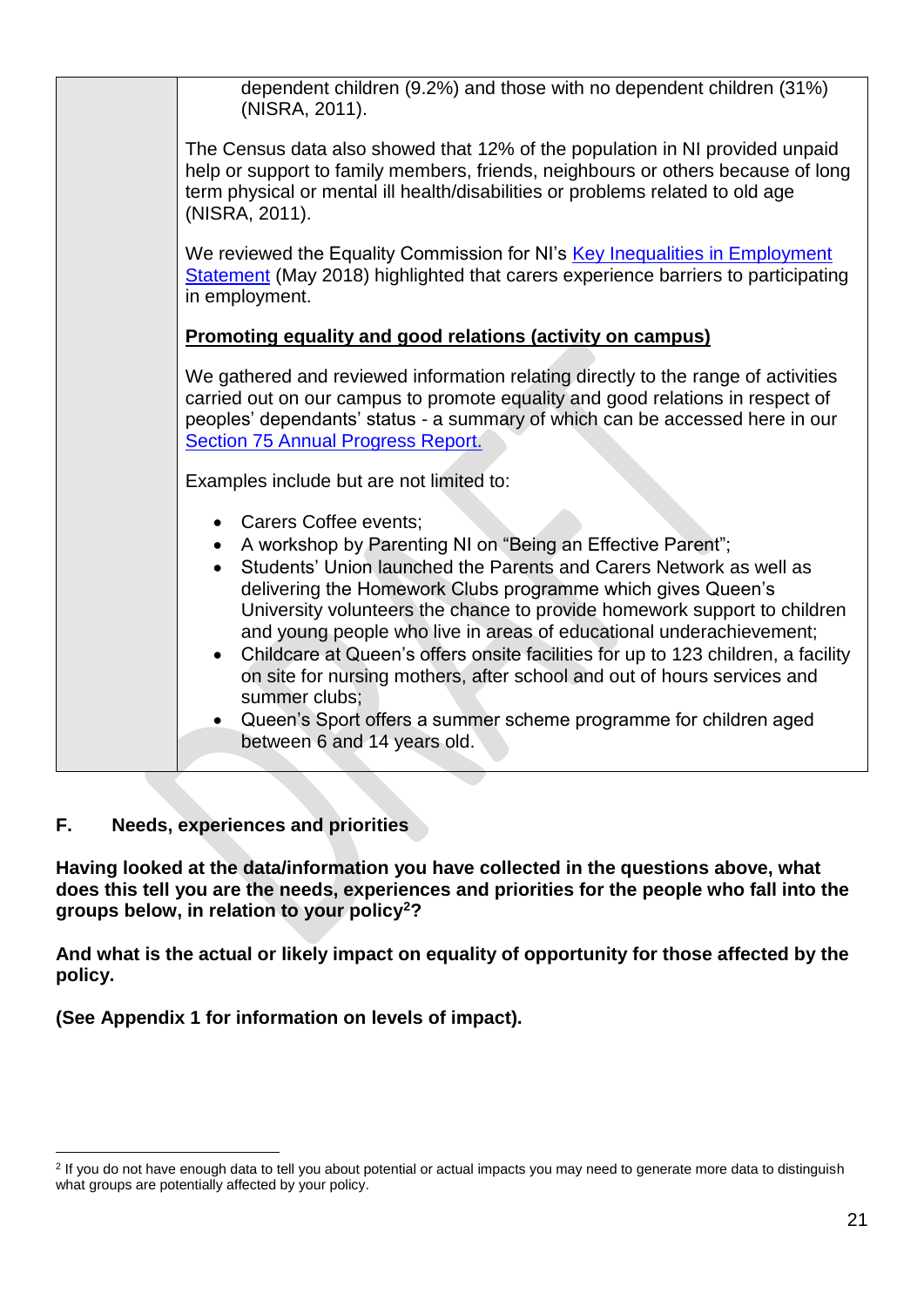| <b>Section 75</b><br>category | Details of needs/experiences/priorities and details of<br>policy impact                                                                                                                                                                            | <b>Level of Impact</b> |
|-------------------------------|----------------------------------------------------------------------------------------------------------------------------------------------------------------------------------------------------------------------------------------------------|------------------------|
| Religious belief              | The University is committed to the promotion of equality of<br>opportunity and to creating and sustaining an environment<br>that values and celebrates the faith and religious beliefs<br>(including those of none) of its staff and student body. | Minor and<br>positive  |
|                               | The University will consult on the draft Equality, Diversity<br>and Inclusion Policy which will seek provide equality of<br>opportunity and treatment for all.                                                                                     |                        |
| Political opinion             | The University will consult on the draft Equality, Diversity<br>and Inclusion Policy which will seek provide equality of<br>opportunity and treatment for all.                                                                                     | Minor and<br>positive  |
| Racial group                  | The University is committed to the promotion of equality of<br>opportunity and to creating and sustaining an environment<br>that values and celebrates the race, ethnicity and nationality<br>of its staff and student body.                       | Minor and<br>positive  |
|                               | The University will consult on the draft Equality, Diversity<br>and Inclusion Policy which will seek provide equality of<br>opportunity and treatment for all.                                                                                     |                        |
| Age                           | The University is committed to the promotion of equality of<br>opportunity and to creating and sustaining an environment<br>that values and celebrates the range of ages represented<br>by its staff and student body.                             | Minor and<br>positive  |
|                               | The University will consult on the draft Equality, Diversity<br>and Inclusion Policy which will seek provide equality of<br>opportunity and treatment for all.                                                                                     |                        |
| <b>Marital status</b>         | The University is committed to the promotion of equality of<br>opportunity and to creating and sustaining an environment<br>that values and celebrates the marital status of its staff and<br>staff and student body.                              | Minor and<br>positive  |
|                               | The University will consult on the draft Equality, Diversity<br>and Inclusion Policy which will seek provide equality of<br>opportunity and treatment for all.                                                                                     |                        |
| Sexual<br>Orientation         | The University is committed to the promotion of equality of<br>opportunity and to creating and sustaining an environment                                                                                                                           | Minor and<br>positive  |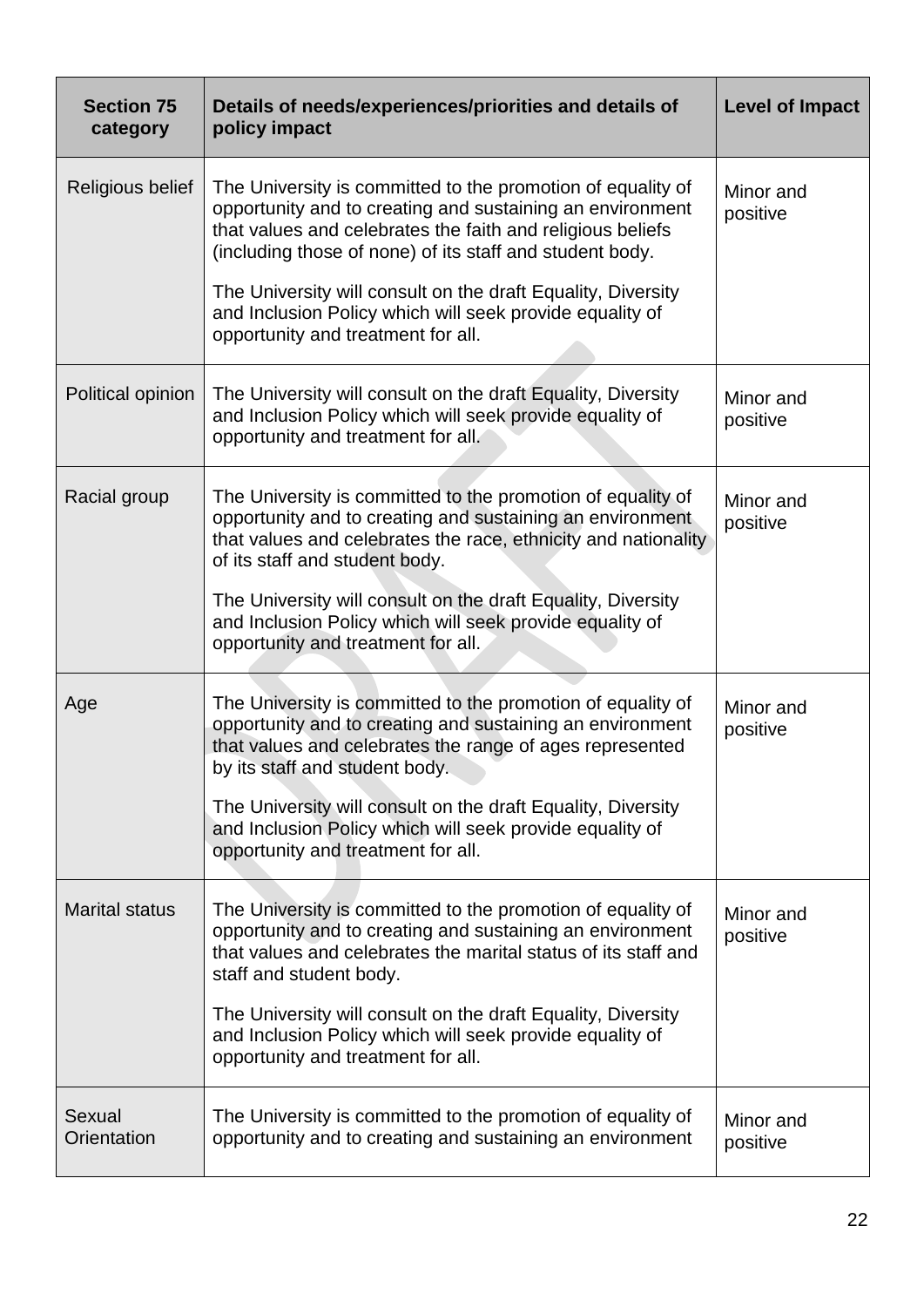|                                        | that values and celebrates the sexual orientation of its staff<br>and staff and student body.<br>The University will consult on the draft Equality, Diversity<br>and Inclusion Policy which will seek provide equality of<br>opportunity and treatment for all.                                                                                                                                           |                       |
|----------------------------------------|-----------------------------------------------------------------------------------------------------------------------------------------------------------------------------------------------------------------------------------------------------------------------------------------------------------------------------------------------------------------------------------------------------------|-----------------------|
| Men and<br>Women<br>generally          | The University is committed to the promotion of equality of<br>opportunity and to creating and sustaining an environment<br>that values and celebrates the gender and gender identity<br>status of its staff and student body.<br>The University will consult on the draft Equality, Diversity<br>and Inclusion Policy which will seek provide equality of<br>opportunity and treatment for all.          | Minor and<br>positive |
| Disability/ Long<br>Term<br>Conditions | The University is committed to the promotion of equality of<br>opportunity, equal treatment and promoting good relations<br>between all staff/students including those who are living<br>with disabilities and/or long term conditions.<br>The University will consult on the draft Equality, Diversity<br>and Inclusion Policy which will seek provide equality of<br>opportunity and treatment for all. | Minor and<br>positive |
| Dependants                             | The University is committed to the promotion of equality of<br>opportunity, equal treatment and promoting good relations<br>between all staff/students including those who have<br>dependant(s).<br>The University will consult on the draft Equality, Diversity<br>and Inclusion Policy which will seek provide equality of<br>opportunity and treatment for all.                                        | Minor and<br>positive |
|                                        |                                                                                                                                                                                                                                                                                                                                                                                                           |                       |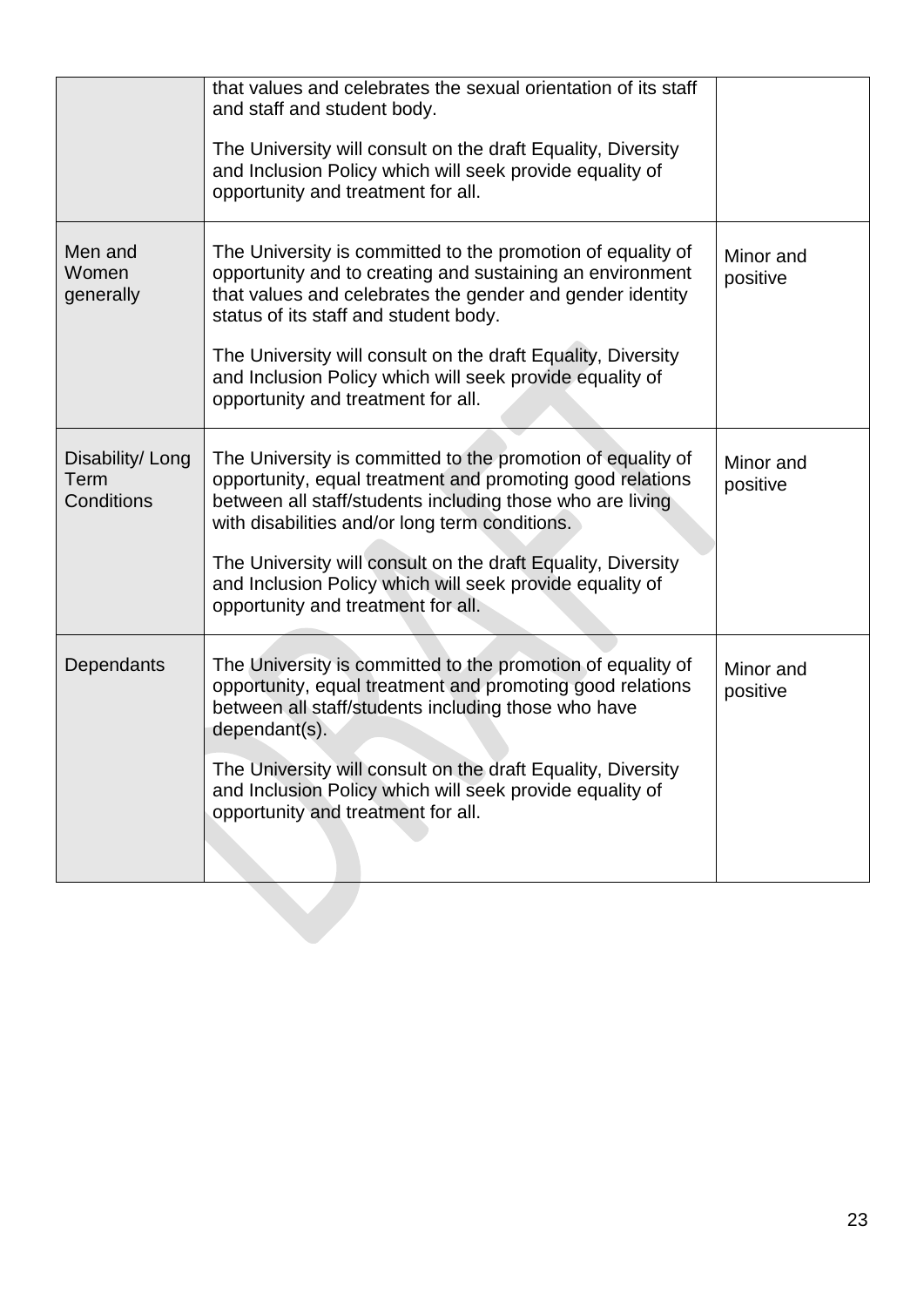| What is the likely impact on equality of opportunity for those affected by this policy, for<br>$\mathbf 1$<br>each of the Section 75 equality categories? |                                                                                          |                    |
|-----------------------------------------------------------------------------------------------------------------------------------------------------------|------------------------------------------------------------------------------------------|--------------------|
| <b>Section 75</b><br>category                                                                                                                             | <b>Issue</b>                                                                             | Minor/major/none?  |
| <b>Religious belief</b>                                                                                                                                   | The policy is likely to have a positive impact on all<br>regardless of religious belief. | Minor and positive |
| <b>Political opinion</b>                                                                                                                                  | See above but with regards to political opinion.                                         | Minor and positive |
| <b>Racial group</b>                                                                                                                                       | See above but with regards to racial group.                                              | Minor and positive |
| Age                                                                                                                                                       | See above but with regards to age.                                                       | Minor and positive |
| <b>Marital status</b>                                                                                                                                     | See above but with regards to marital status                                             | Minor and positive |
| <b>Sexual</b><br>orientation                                                                                                                              | See above but with regards to sexual orientation                                         | Minor and positive |
| Men and women<br>generally                                                                                                                                | See above but with regards to gender.                                                    | Minor and positive |
| <b>Disability</b>                                                                                                                                         | See above but with regard to disability.                                                 | Minor and positive |
| <b>Dependants</b>                                                                                                                                         | See above but with regards to dependants.                                                | Minor and positive |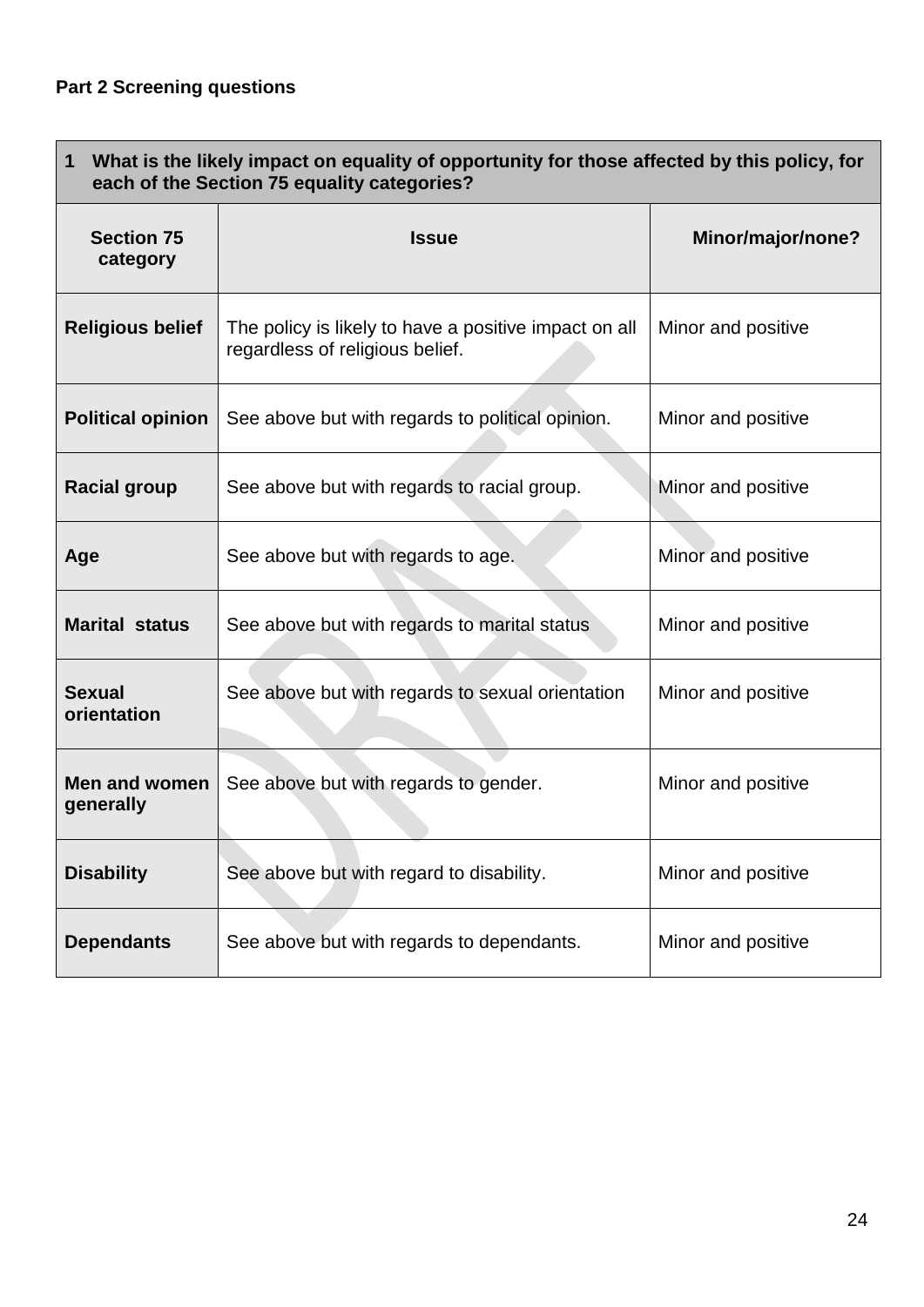| 2 Are there any actions which could be taken to reduce any adverse impact which has<br>been identified or opportunities to better promote equality of opportunity? |                                                                                                                                                                                                                                                                                                                                                                                                                                                                                                      |                           |
|--------------------------------------------------------------------------------------------------------------------------------------------------------------------|------------------------------------------------------------------------------------------------------------------------------------------------------------------------------------------------------------------------------------------------------------------------------------------------------------------------------------------------------------------------------------------------------------------------------------------------------------------------------------------------------|---------------------------|
| <b>Section 75</b><br>category                                                                                                                                      | <b>Issue</b>                                                                                                                                                                                                                                                                                                                                                                                                                                                                                         | <b>Mitigating Measure</b> |
| Religious belief                                                                                                                                                   | We will consult with staff and students on the<br>screening process and draft EDI Policy to determine<br>whether/how the University can further promote<br>good relations and equality of opportunity in respect<br>of faith, religious belief(s) or none.                                                                                                                                                                                                                                           | Minor and positive        |
| Political opinion                                                                                                                                                  | As above for political opinion.                                                                                                                                                                                                                                                                                                                                                                                                                                                                      | As above                  |
| Racial group                                                                                                                                                       | As above for race, ethnicity and nationality.                                                                                                                                                                                                                                                                                                                                                                                                                                                        | As above                  |
| Age                                                                                                                                                                | As above for age.                                                                                                                                                                                                                                                                                                                                                                                                                                                                                    | As above                  |
| Marital status                                                                                                                                                     | As above for marital status                                                                                                                                                                                                                                                                                                                                                                                                                                                                          | As above                  |
| Sexual<br>orientation                                                                                                                                              | As above for sexual orientation.<br>However, we are cogniscant of the Stonewall<br><b>Workplace Equality Index Guidance which</b><br>recommends that an organisations' policy should<br>clearly state that it will not tolerate discrimination<br>against employees on the grounds of sexual<br>orientation or gender identity and/or trans identity.<br>The draft EDI Policy therefore reflects our zero-<br>tolerance approach to homophobic, biphobic and<br>transphobic bullying and harassment. | Minor and positive        |
| Men and women<br>generally                                                                                                                                         | As above for men and women generally.                                                                                                                                                                                                                                                                                                                                                                                                                                                                | As above                  |
| <b>Disability</b>                                                                                                                                                  | As above for disability.                                                                                                                                                                                                                                                                                                                                                                                                                                                                             | As above                  |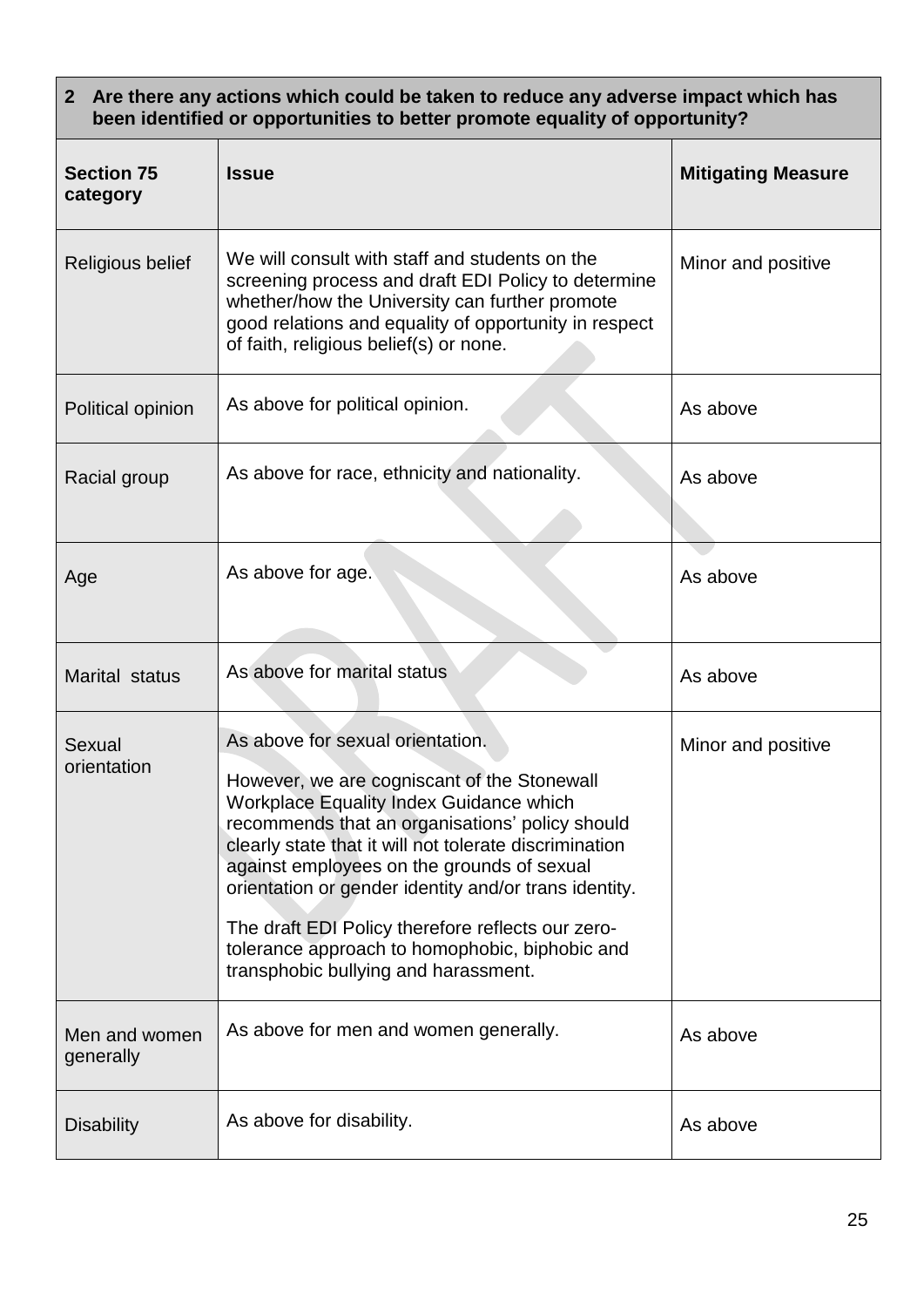| 3 To what extent is the policy likely to impact on good relations between people of<br>different religious belief, political opinion or racial group? |                                                                                                                                                                                                                                                                                                                                                                                          |                                     |  |
|-------------------------------------------------------------------------------------------------------------------------------------------------------|------------------------------------------------------------------------------------------------------------------------------------------------------------------------------------------------------------------------------------------------------------------------------------------------------------------------------------------------------------------------------------------|-------------------------------------|--|
| Good<br>relations<br>category                                                                                                                         | Details of policy impact                                                                                                                                                                                                                                                                                                                                                                 | Level of impact<br>minor/major/none |  |
| Religious<br>belief                                                                                                                                   | The Policy is likely to have a positive impact on good<br>relations between people of different religious beliefs,<br>including those of none.<br>However, we will consult with staff and students on draft<br>EDI Policy to determine whether/how the University can<br>further promote good relations and equality of<br>opportunity in respect of faith, religious belief(s) or none. | Minor and positive                  |  |
| <b>Political</b><br>opinion                                                                                                                           | As above.                                                                                                                                                                                                                                                                                                                                                                                | Minor and positive                  |  |
| Racial group                                                                                                                                          | As above.                                                                                                                                                                                                                                                                                                                                                                                | Minor and positive                  |  |

## **4 Are there opportunities to better promote good relations between people of different religious belief, political opinion or racial group?**

| Good<br>relations<br>category | If Yes, provide details                                                                                                                                                                                                                | If No, provide reasons |
|-------------------------------|----------------------------------------------------------------------------------------------------------------------------------------------------------------------------------------------------------------------------------------|------------------------|
| <b>Religious</b><br>belief    | The Policy is likely to have a positive impact on good<br>relations between people of different religious beliefs,<br>including those of none.                                                                                         |                        |
|                               | However, we will consult with staff and students on draft<br>EDI Policy to determine whether/how the University can<br>further promote good relations and equality of<br>opportunity in respect of faith, religious belief(s) or none. |                        |
|                               | There may be an opportunity for the University to<br>consider, with reference to United Nations Observances<br>ways in which the University can demonstrate its                                                                        |                        |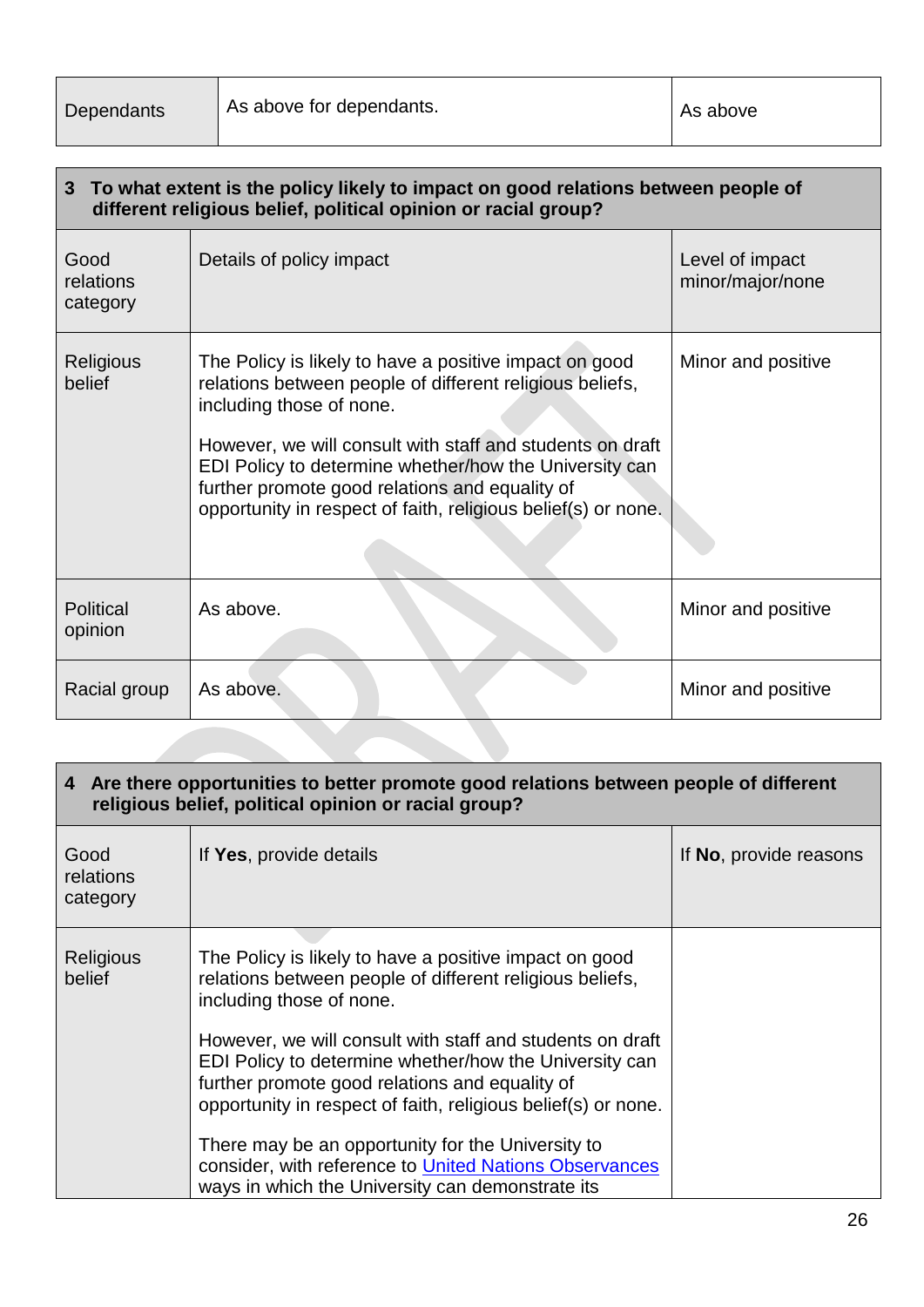|                      | commitment to promoting good relations on a range of<br>section 75 characteristics including religious<br>beliefs/faith/none. |  |
|----------------------|-------------------------------------------------------------------------------------------------------------------------------|--|
| Political<br>opinion | As above.                                                                                                                     |  |
| Racial group         | As above.                                                                                                                     |  |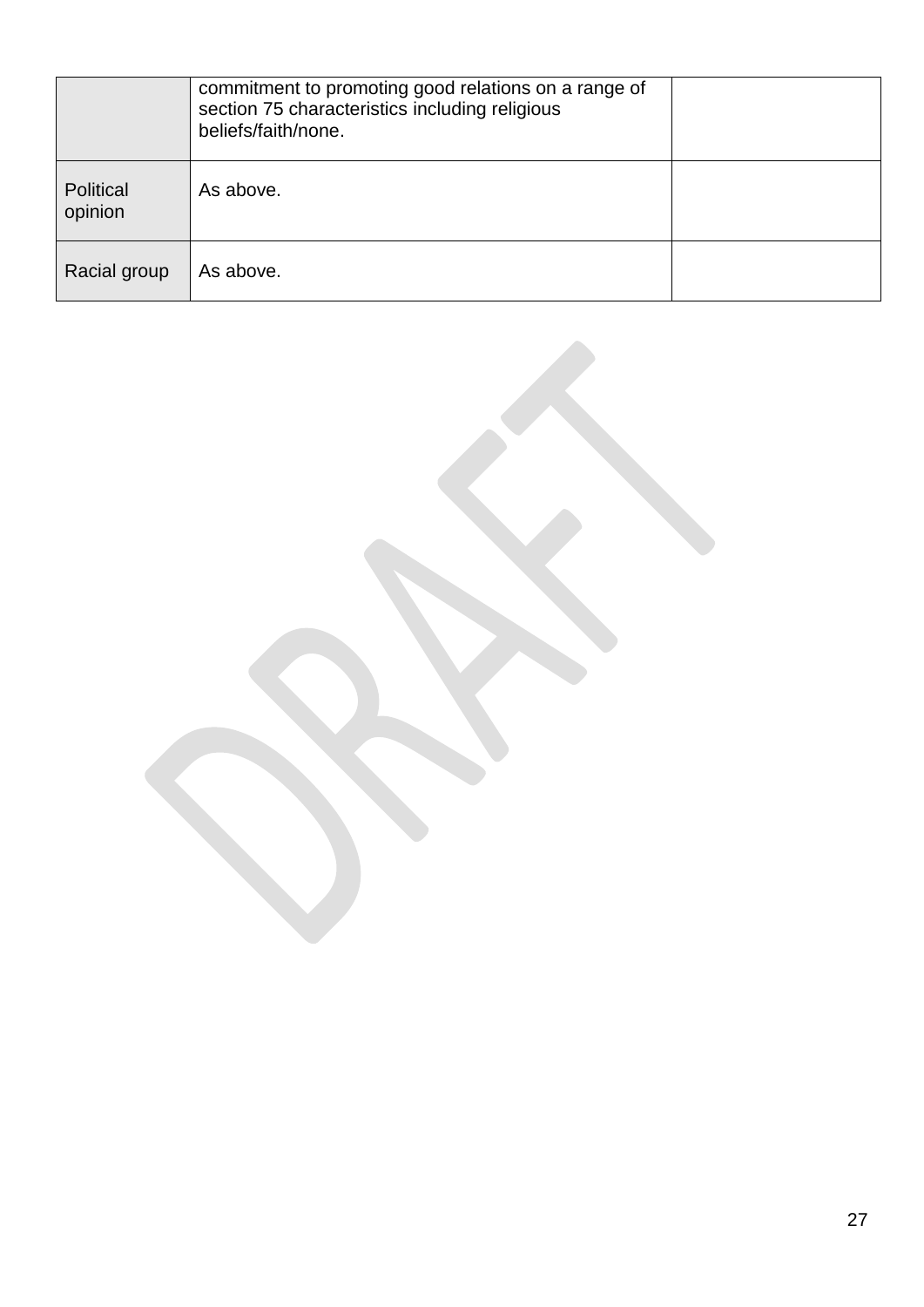## **E Multiple identity**

**Generally speaking, people can fall into more than one Section 75 category.**

**Taking this into consideration, are there any potential impacts of the policy/decision on people with multiple identities? (***For example; disabled minority ethnic people; disabled women; young Protestant men; and young lesbians, gay and bisexual people).*

**Provide details of data on the impact of the policy on people with multiple identities. Specify relevant Section 75 categories concerned.**

We do not hold any data which would indicate the potential impact of the policy on people with multiple identities.

# **F Disability Duties**

## **Disability Duties**

**Consider whether the policy:**

**a) Discourages disabled people from participating in public life and fails to promote positive attitudes towards disabled people.**

No.

The University's Equality and Diversity Policy specifically refers to disability as a protected characteristic.

In addition, the [University's Equality Scheme and Action Plan](https://www.qub.ac.uk/directorates/media/Media,832601,en.pdf) as well as the Institutional [Disability Action](https://www.qub.ac.uk/directorates/HumanResources/DiversityandInclusionUnit/FileStoreMisc/FileStore-Disability/Filetoupload,795902,en.pdf) Plan contains a number of measures to encourage the participation of persons with disabilities in public life.

**b) Provides an opportunity to better positive attitudes towards disabled people or encourages their participation in public life.**

Yes, see above.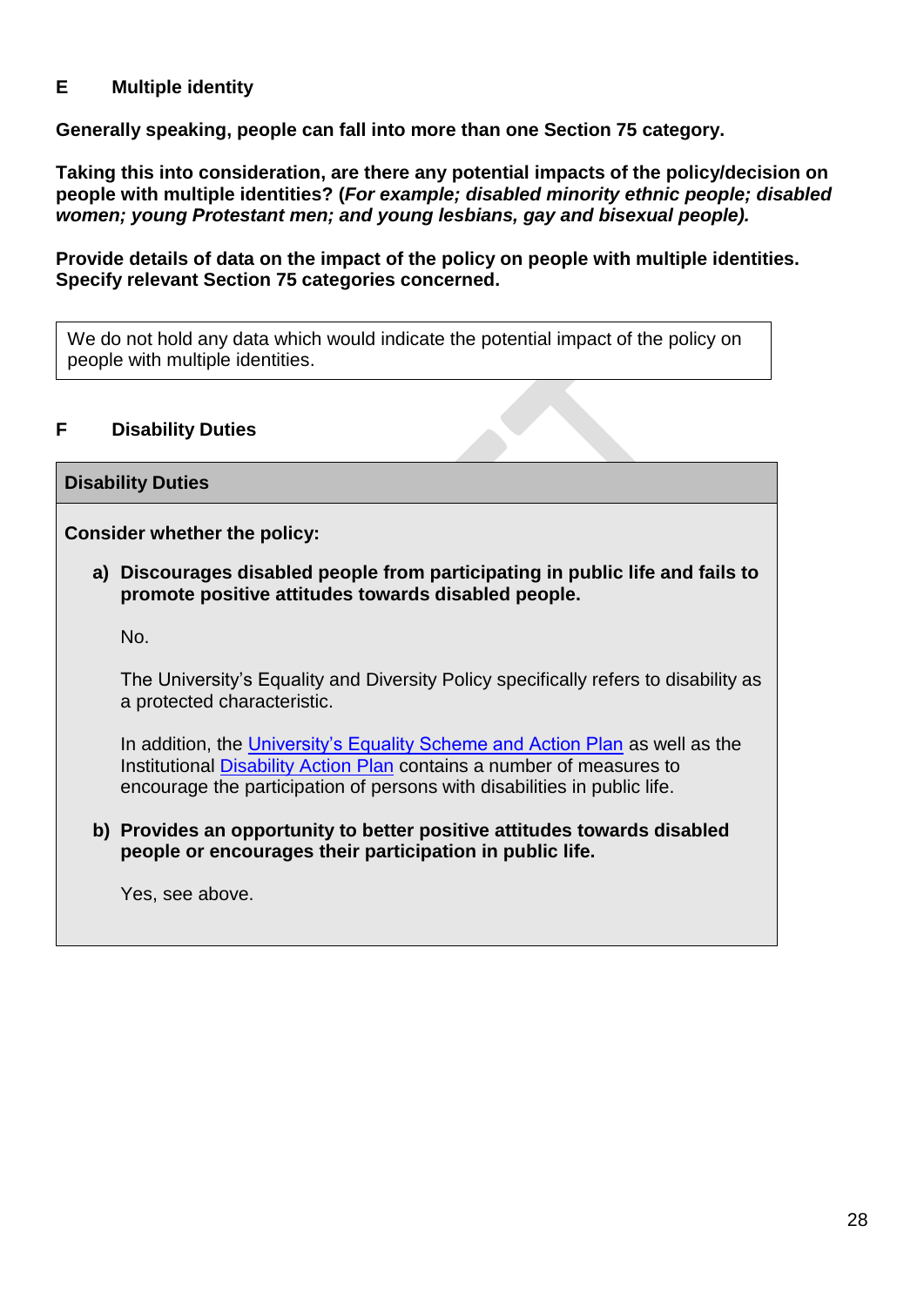## **Part 3. Screening decision**

**Through screening, an assessment is made of the likely impacts, either major, minor or none, of the policy on equality of opportunity and/or good relations for the relevant categories.** 

#### **Completion of screening should lead to one of the following three outcomes; please mark an x in the appropriate box:**

☐ '**Screened out'** i.e. the likely impact is none and no further action is required

☒ '**Screened out' with mitigation** i.e. the likely impact is minor and measures will be taken to mitigate the impact or an alternative policy will be proposed

□ 'Screened in' for an equality impact assessment (EQIA) i.e. the likely impact is major and the policy will now be subject to an EQIA

If the decision is not to conduct an equality impact assessment, please provide details of the reasons.

We have rescreened the E&D policy (2008) and on the basis of all available data, we have screened out with mitigation by developing a new draft institutional Equality, Diversity and Inclusion Policy which includes new and additional measures. The mitigating measures are as follows:

- **Paragraph 1.3** a new paragraph has been added to emphasise that the University seeks to be a place where all staff and students can be fully accepted regardless of identity or background, and a place where diverse perspectives are respected.
- **Paragraph 4.3-** this has been amended to stipulate the breaches of the EDI policy may be regarded as misconduct or *gross misconduct.*
- **Paragraph 5.1.3-** a new paragraph states that the University is committed to promoting a "good and harmonious environment"-one which is free from any unlawful, discriminatory, hateful or intimidatory material or actions.
- **Paragraph 5.1.4-** a new paragraph has been added reflecting the University's commitment to ensuring a zero tolerance approach to bullying and harassment**,** including but not limited to racial, disablist, sexual or gender based harassment and homophobic, bi-phobic and/or transphobic harassment. This is also in line with guidance from Stonewall's Workplace Equality Index (see page 26).
- **Paragraph 5.1.7-** a new paragraph has been added which states that the University is committed to ensure that the University estate is, as far as reasonably practicable, accessible to all and, where required, reasonable adjustments are implemented to ensure staff and students with disabilities or long term conditions do not encounter barriers on campus or in the workplace.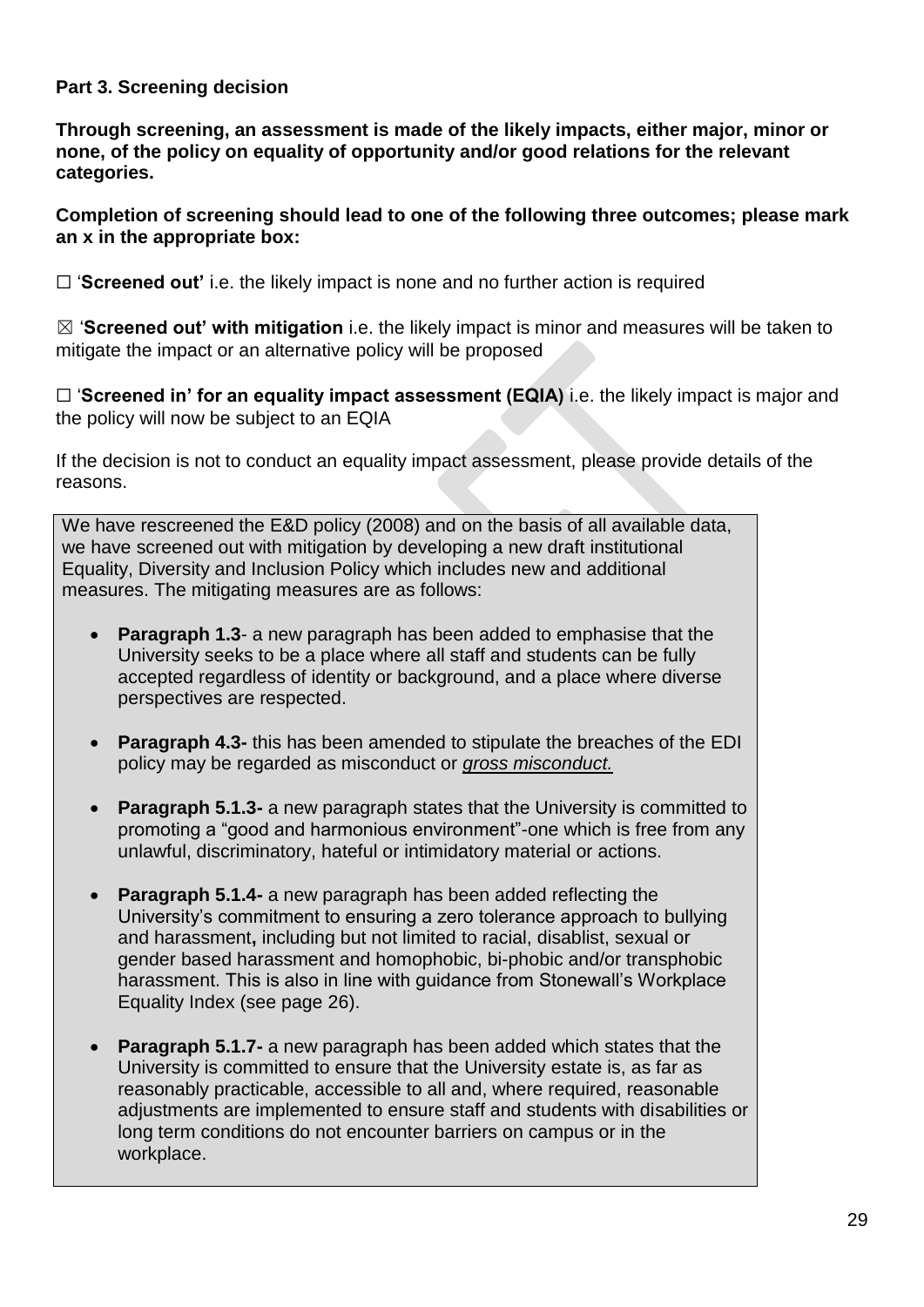- **Paragraph 5.1.8-** a new paragraph has been added which allows the University to celebrate a range of UN International Days of significance.
- **Section 6 (paragraphs 6.1-6.3)-** a new section has been added on cultural and linguistic diversity.
	- o **Paragraph 6.1** sets out that the University recognises the existence of a wide variety of international, diverse, cultural and linguistic communities amongst its staff and student body.
	- o **Paragraph 6.2** states that the University recognises its responsibilities to promote awareness and respect for cultural and linguistic communities, including regional and minority languages.
	- o **Paragraph 6.3** emphasises that decisions regarding the use of language(s) other than English rest with the University and will be reasonable and appropriate to the context in which it operates.
- **Paragraph 7.5 (iii)-** a new paragraph has been added to reflect that, the University will provide on-line Equality and Diversity Training to students at the beginning of each year, and information, guidance and support to students throughout their engagement with the University. This measure will support implementation of the new EDI policy
- **Paragraph 8.2-** a new paragraph has been added to reflect the Universities current statutory obligations to review the composition of its workforce and employment policies and practices every three years and where appropriate take affirmative action.
- **Paragraph 8.7-** Previously paragraph 6.4 of the 2008 policy, this revised paragraph widens the scope of relevant legislation to include equality legislation and human rights obligations under the Human Rights Act 1998, as well as best practice.

We believe that these amendments to the policy/mitigating measures will address any potential adverse impact identified through screening or informal consultation to date and new ways in which the University will seek to ensure equality of opportunity, treatment, the promotion of good relations and respect for diversity and difference on campus.

We welcome any comments and feedback on both the screening document and draft Equality, Diversity and Inclusion Policy from our staff and student body.

We look forward to the consultation process and hope that this helps further inform the development of this important institutional policy and can help the University identify new and innovative ways to promote respect for diversity, equality of opportunity and promote good relations while maintaining a good and harmonious work environment for all staff and students.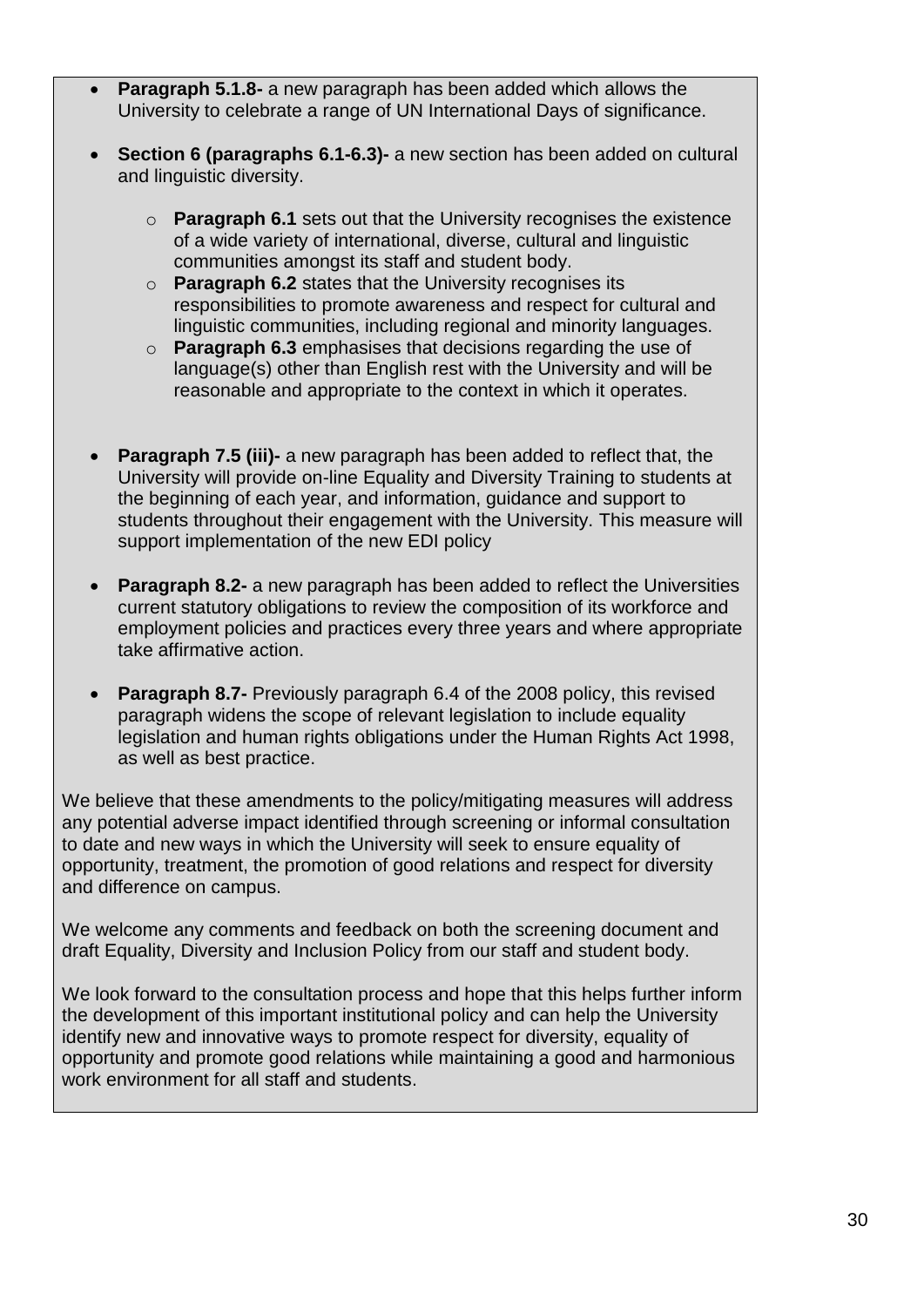**If the decision is not to conduct an equality impact assessment, but the policy has minor equality impacts, please provide details of the reasons for this decision and of any proposed mitigating measures or proposed alternative policy.** 

See above.

If the decision is to subject the policy to an equality impact assessment, please provide details of the reasons.

See above.

## **D Timetabling and prioritising**

If the policy has been **'screened in'** for equality impact assessment answer the following questions to determine its priority for timetabling the equality impact assessment.

On a scale of 1-3, with 1 being the lowest priority and 3 being the highest, assess the policy in terms of its priority for equality impact assessment. 

| <b>Priority criterion</b>                            | <b>Rating</b><br>$(1-3)$ |
|------------------------------------------------------|--------------------------|
| Effect on equality of opportunity and good relations | <b>Click</b>             |
| Social need                                          | <b>Click</b>             |
| Effect on people's daily lives                       | <b>Click</b>             |
| Relevance to the University's functions              | Click                    |

## **E Is the policy affected by timetables established by other relevant public authorities?**

## **If yes, please provide details**

Not applicable.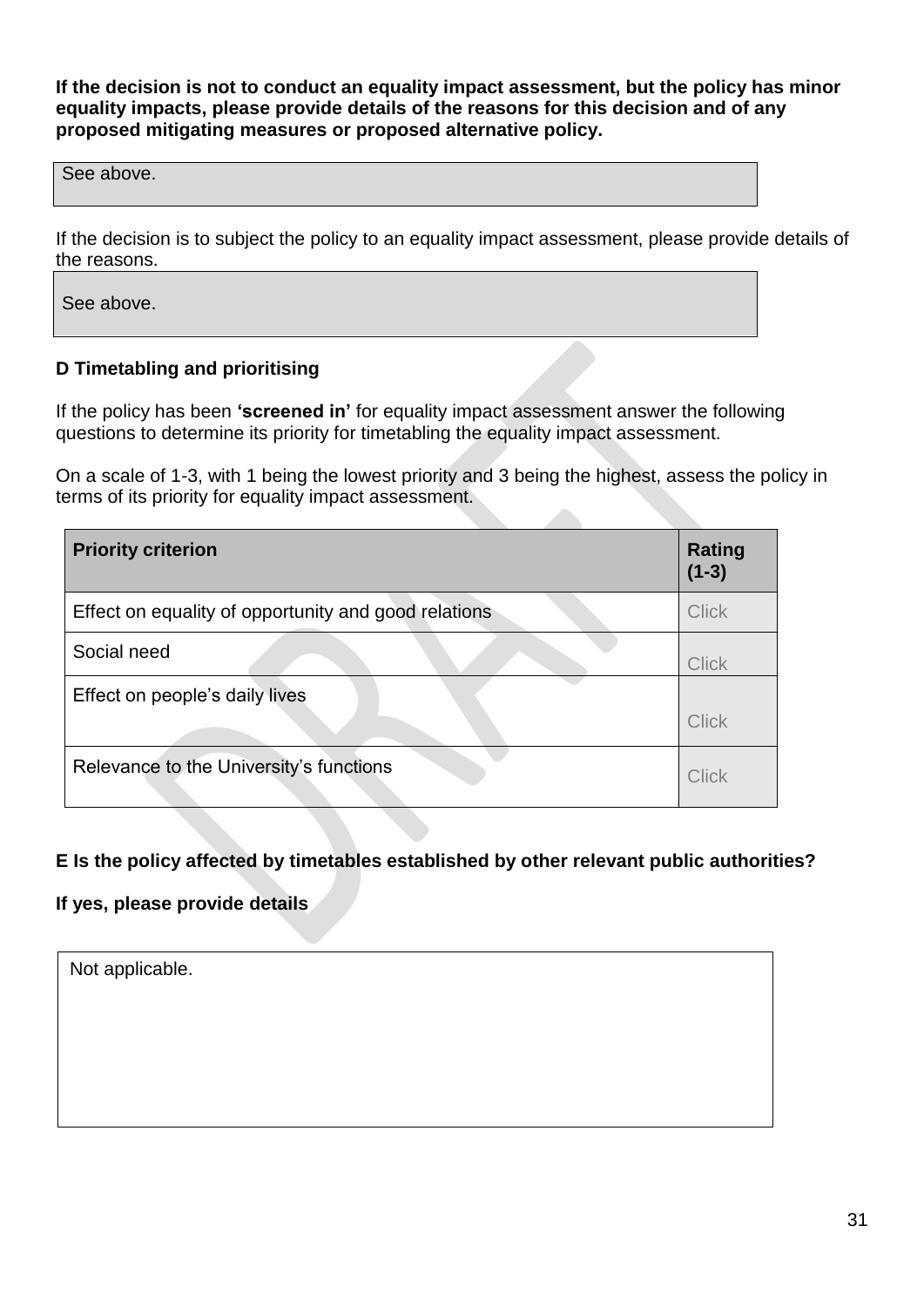#### **Part 4. Monitoring**

Effective monitoring will help the University identify any future adverse impact arising from the policy which may lead the University to conduct an equality impact assessment, as well as help with future planning and policy development.

#### **Please detail how you will monitor the effect of the policy?**

We will monitor and report upon the effective implementation of the Equality, Diversity and Inclusion Policy, our Equality Scheme and associated action plans through our normal internal reporting structures and via the submission of our Annual Section 75 Progress Report to the Equality Commission for Northern Ireland.

#### **What data is required in the future to ensure effective monitoring of the policy?**

See above

#### **Part 5 - Data Protection**

If applicable, has legal advice been given due consideration?

Yes  $\Box$  No  $\Box$  N/A  $\boxtimes$ 

Has due consideration been given to information security in relation to this policy?

Yes  $\boxtimes$  No  $\boxtimes$ 

#### **Part 6 - Approval and authorisation**

| Screened by:        | <b>Position/Job Title</b> | <b>Date</b> |
|---------------------|---------------------------|-------------|
|                     |                           |             |
| <b>Approved by:</b> | N/a                       | N/a         |
|                     |                           |             |

A copy of the screening form, for each policy screened, should be 'signed off' and approved by the senior manager responsible for the policy

In instances where a screening decision concludes that an EQIA is required then the screening form should be countersigned by a Director.

There may at times be policy issues which fall within the scope of being novel, contentious or politically sensitive and could only be taken forward following consultation with the University's Operating Board and/or Standing Committee of the Senate. Where a policy screening highlights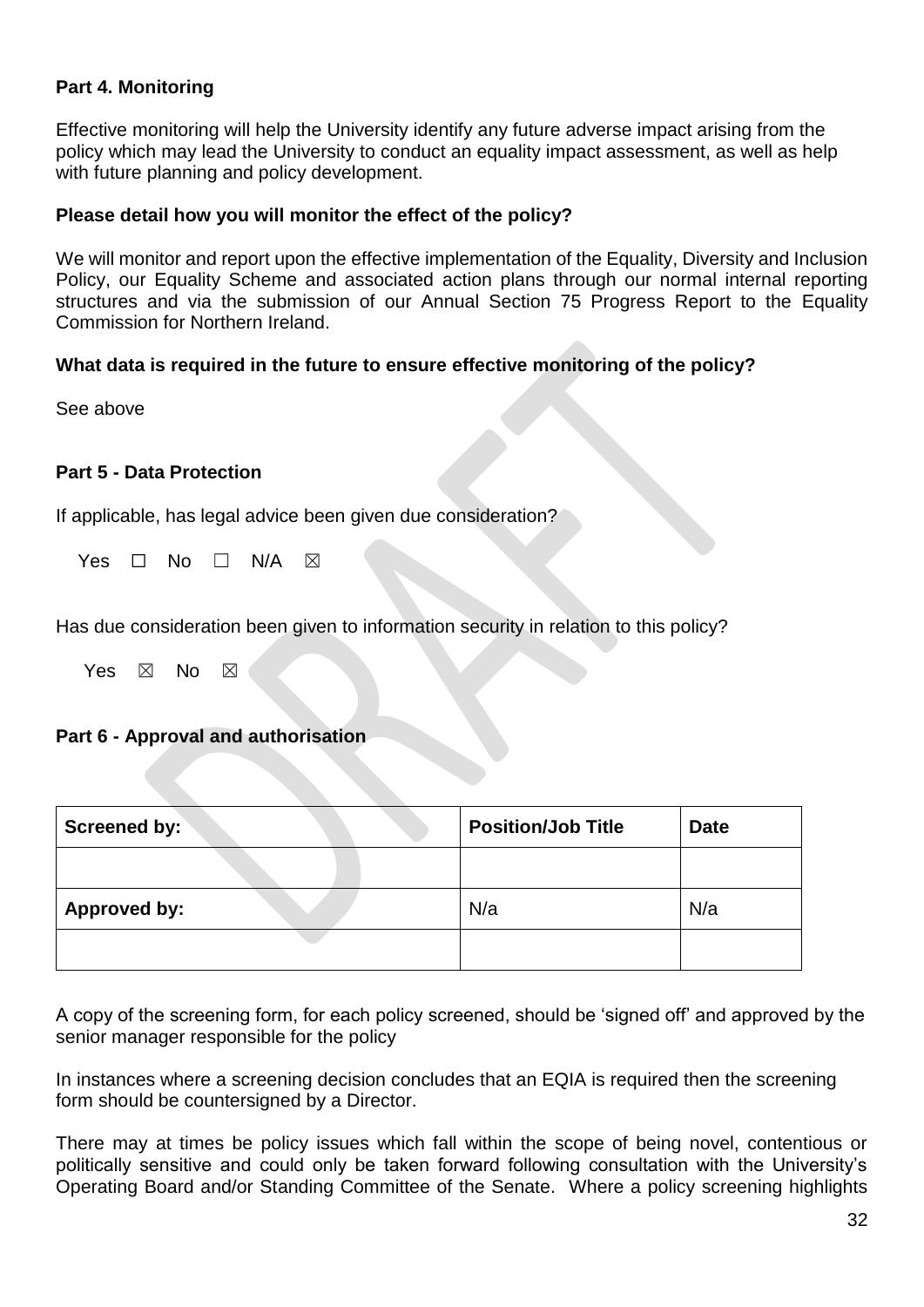such issues the screening form must be signed off by the Director prior to proceeding to the University's Operating Board and/or the Standing Committee of the Senate.

Following ratification, a copy of the approved screening form, and associated policy must be forwarded to the Diversity and Inclusion Unit for publication on the University's website.

## **ADDITIONAL INFORMATION TO INFORM THE ANNUAL EQUALITY PROGRESS REPORT TO THE EQUALITY COMMISSION**

#### **1. Please provide details of any measures taken to enhance the level of engagement with individuals and representative groups as part of screening.**

Over the last 6 months, at the request of the Vice Chancellor, a Working Group consisting of academic colleagues, professional support staff and student representatives, has been involved in the review and equality screening of this important institutional policy.

The University has also liaised with Trade Union representatives, the Equality Commission for Northern Ireland and others. Informal meetings have also taken place with students, student representatives and some political representatives.

The University will now move to engage with its staff and student body, Trade Union representatives and the Equality Commission for Northern Ireland, on the terms of its draft Equality Diversity and Inclusion Policy.

A 2 week consultation period will run from Wednesday 3 April until 4pm on Wednesday 17 April 2019.

Staff and students will be able to provide feedback either:

- in person by attending a drop in session
- in writing or
- by completing an online feedback form.

Staff and students will be provided with further information on the equality screening process, Frequently Asked Questions and an Equality Screening Flow Chart.

#### **2. In developing this policy were any changes made as a result of equality issues raised during :**

- **(a) pre-consultation / engagement;**
- **(b) formal consultation;**
- **(c) the screening process; and/or**
- **(d) monitoring / research findings.**

**If so, please provide a brief summary including how the issue was identified, what**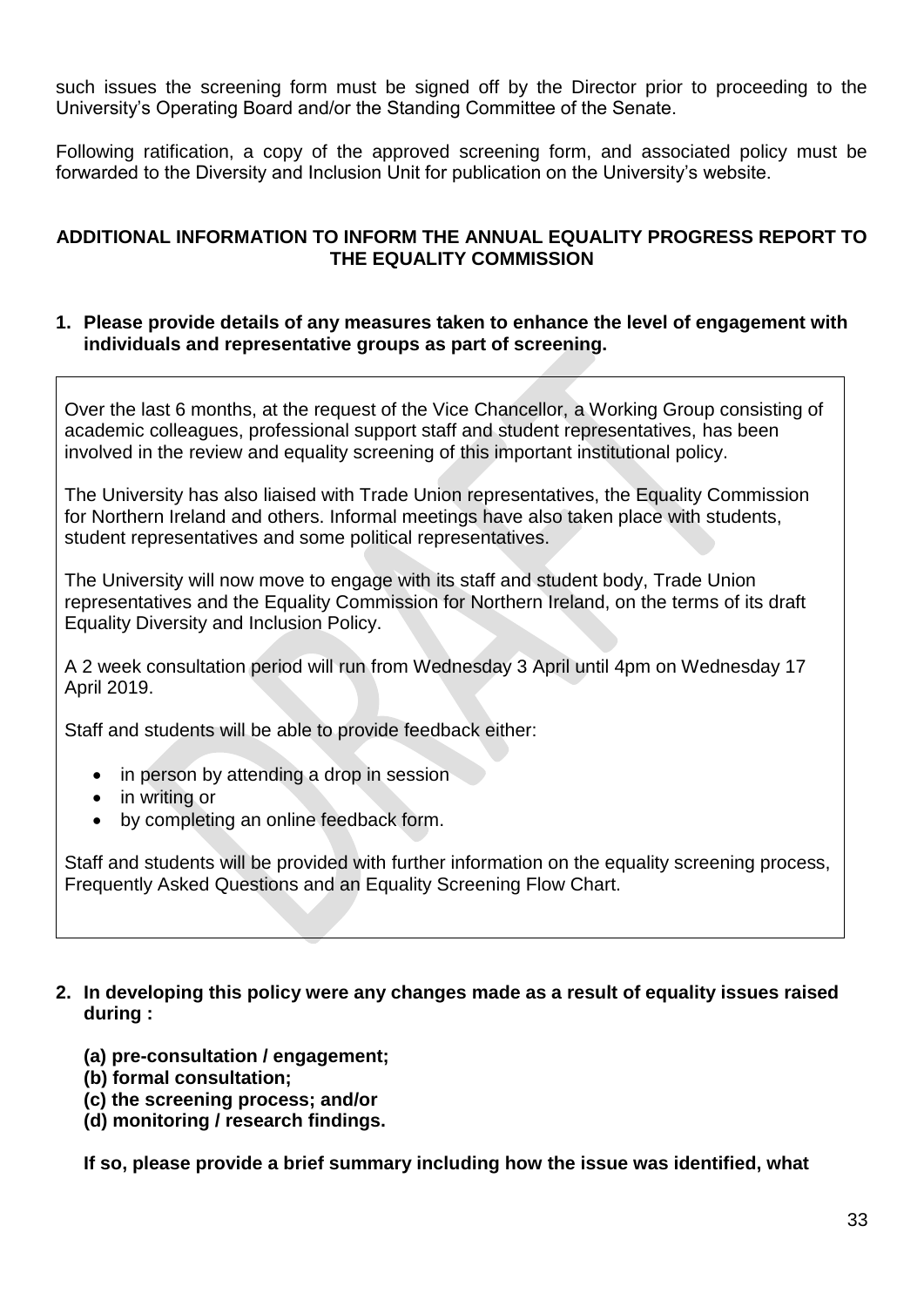#### **changes were made, and what will be the expected outcomes / impacts for those affected.**

The University will consult with staff and students on the screening process and draft EDI policy to determine whether/how the University can further promote good relations and equality of opportunity whilst mitigating any potential adverse impacts.

**3. Does this policy / decision include any measure(s) to improve access to services including the provision of information in accessible formats? If so please provide a short summary.**

Yes.

Section 9.2 of the draft Policy states that relevant procedures are available online, in hard copy or in alternative formats upon request.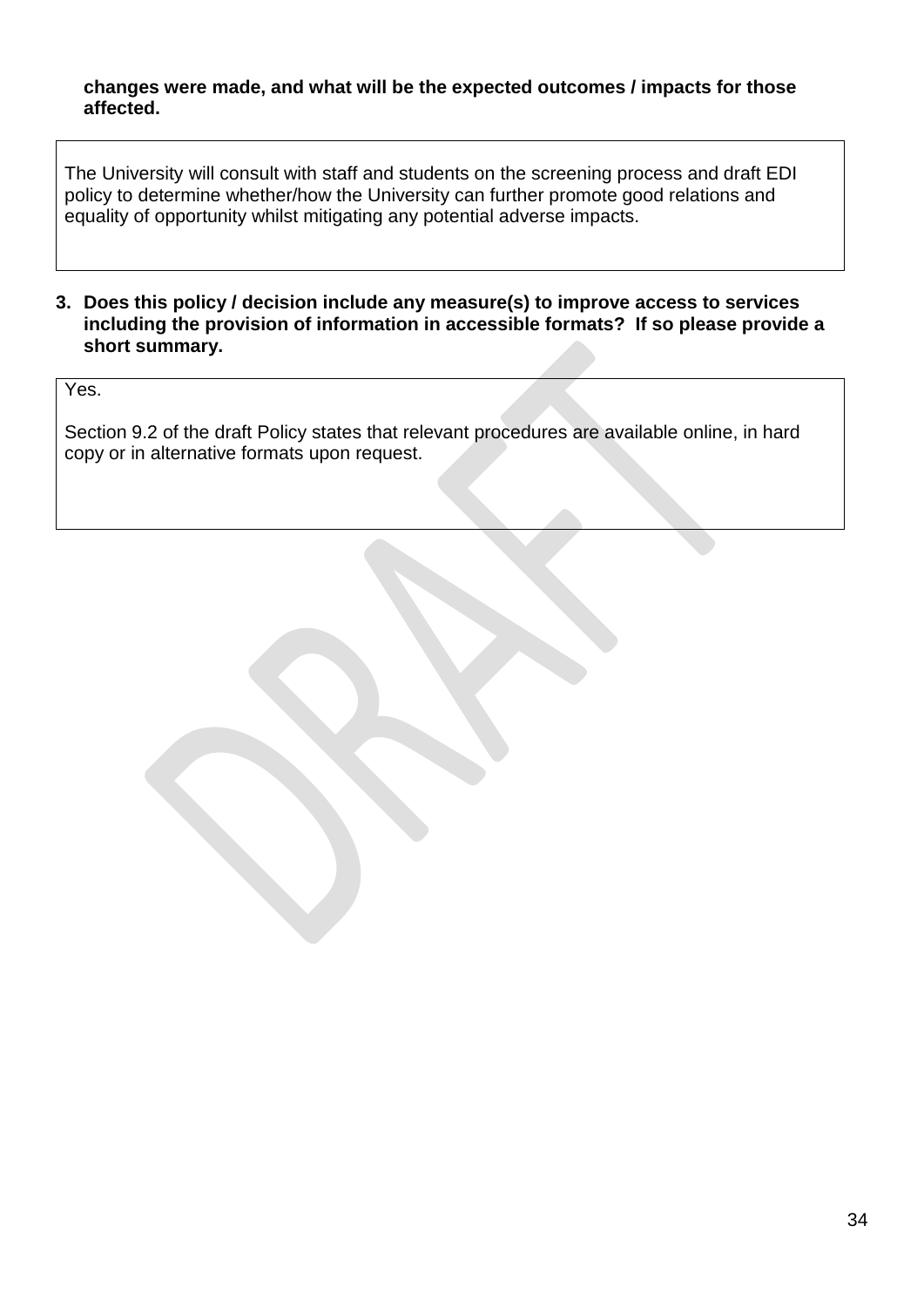# **Appendix 1**

#### **Levels of Impact** (Questions 6-9)

#### **Introduction**

In making a decision as to whether or not there is a need to carry out an equality impact assessment, you should consider the answers provided to the questions above.

In addition, the **screening questions** above further assist you in assessing your policy and must be completed. Some of these questions require you to assess the level of impact of the proposed policy on "equality of opportunity" and "good relations". The scale used when assessing this impact is either "None", "Minor" or "Major". The following paragraphs set out what each of these terms mean.

If your conclusion is **none** in respect of all of the Section 75 equality of opportunity and/or good relations categories, then you may decide to screen the policy out. If a policy is 'screened out' as having no relevance to equality of opportunity or good relations, you should give details of the reasons for the decision taken.

If your conclusion is **major** in respect of one or more of the Section 75 equality of opportunity and/or good relations categories, then consideration should be given to subjecting the policy to the equality impact assessment procedure.

If your conclusion is **minor** in respect of one or more of the Section 75 equality categories and/or good relations categories, then consideration should still be given to proceeding with an equality impact assessment, or to introduce:

- measures to mitigate the adverse impact; or
- an alternative policy to better promote equality of opportunity and/or good relations.

## **In favour of a 'major' impact**

- a) The policy is significant in terms of its strategic importance;
- b) Potential equality impacts are unknown, because, for example, there is insufficient data upon which to make an assessment or because they are complex, and it would be appropriate to conduct an equality impact assessment in order to better assess them;
- c) Potential equality and/or good relations impacts are likely to be adverse or are likely to be experienced disproportionately by groups of people including those who are marginalised or disadvantaged;
- d) Further assessment offers a valuable way to examine the evidence and develop recommendations in respect of a policy about which there are concerns amongst affected individuals and representative groups, for example in respect of multiple identities;
- e) The policy is likely to be challenged by way of judicial review;
- f) The policy is significant in terms of expenditure.

#### **In favour of 'minor' impact**

a) The policy is not unlawfully discriminatory and any residual potential impacts on people are judged to be negligible;